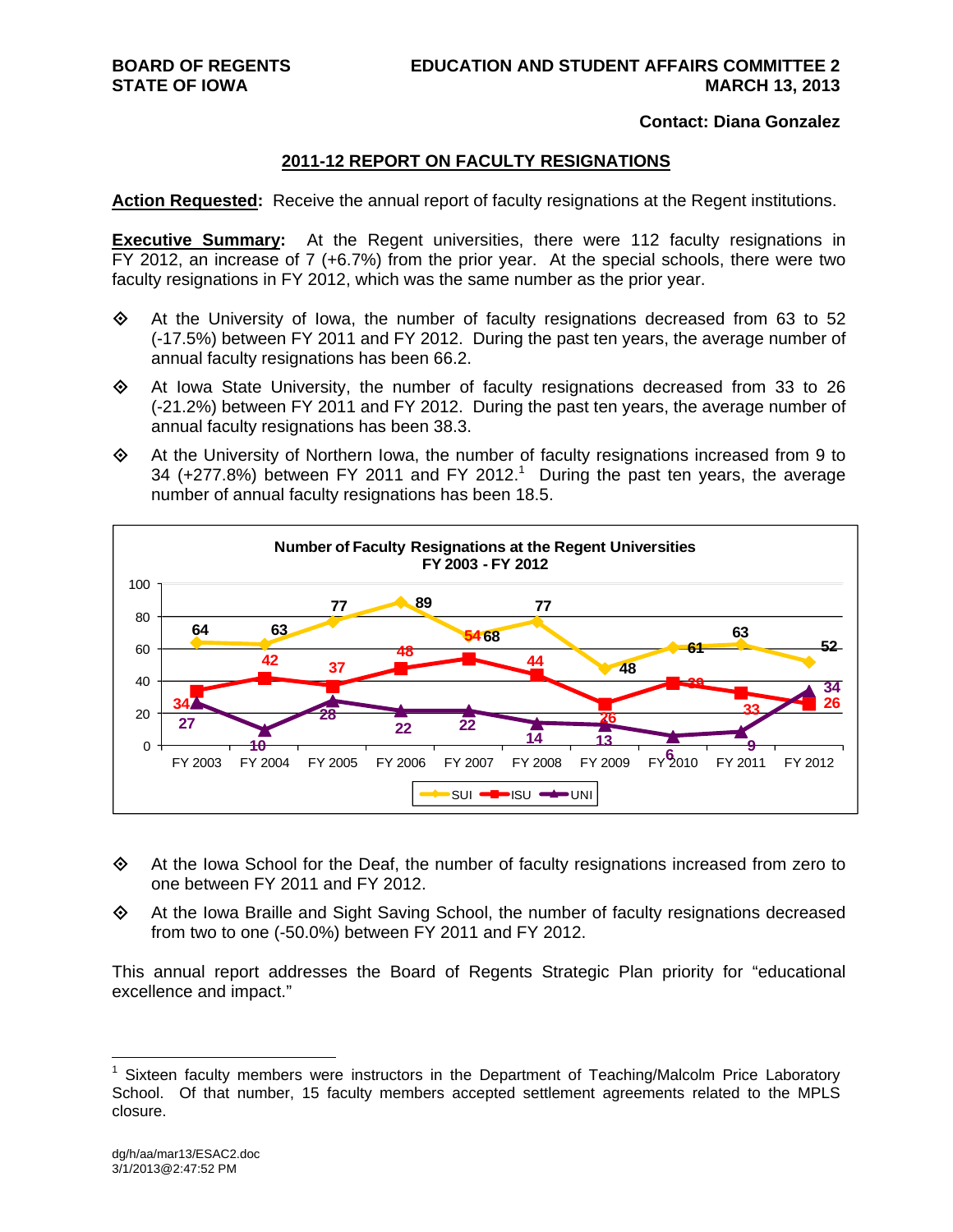### **Background:**

- $\diamond$  The Regent universities obtained information about the faculty who resigned through a variety of efforts, including resignation surveys; exit interviews; satisfaction/climate assessment surveys; and payroll reports.
	- $\triangleright$  At the University of Iowa, resignees were asked satisfaction-dissatisfaction questions which were scored on a scale of 1 (most dissatisfied) to 5 (most satisfied). The questions assessed the resignees' satisfaction with (1) the general atmosphere of the University and Iowa City, (2) the faculty member's departmental atmosphere, (3) the University's commitment to diversity, (4) the University's commitment to excellence in research, (5) the University's commitment to excellence in teaching, (6) compensation, and (7) hospital and clinic atmosphere (for health science college faculty only).
		- In FY 2012, 16 questionnaires (31%) were returned.
		- Respondents expressed the greatest satisfaction with the general atmosphere of the University and Iowa City (4.1); and the University's commitment to diversity (3.8).
		- $\Box$  Respondents expressed the most dissatisfaction with compensation (3.1) and the University's commitment to research excellence (3.2).
		- The mean satisfaction level decreased from 3.8 in FY 2010 to 3.6 in FY 2011 and to 3.5 in FY 2012.
		- $\Box$  The primary reason respondents gave for leaving the university was to accept a position at another university (46%). The next most mentioned reason was relocating for personal reasons (31%).
	- $\triangleright$  At Iowa State University, faculty exit data have been systematically collected through an online survey since January 2004. An opportunity for a face-to-face or phone interview with the Office of the Provost is provided to all exiting faculty members. These interviews are often in addition to the interview conducted by a department chair or college dean. ISU's goal is to use both exit interview methods to determine the reasons faculty members resign, identify ISU's strengths and weaknesses from the faculty members' perspective, and obtain suggestions for institutional improvement from the faculty.
		- $\Box$  Fourteen faculty members (53.8%) responded to the FY 2012 online faculty exit survey.
		- $\Box$  The primary reasons cited by faculty members for leaving were dissatisfaction with the department chair, dissatisfaction with workload, dissatisfaction with colleagues, increased expectations for professional practice and service, and non-competitive salary.
		- $\Box$  "Dissatisfaction with department chair" continues to be one of the major reasons cited. Approximately 54% of the respondents indicated they were "somewhat or very dissatisfied" with their chair. The Provost's Office is now offering a series of department chair professional development workshops on such topics as preparing promotion and tenure cases, and conducting effective annual reviews.
		- Only 43% of the respondents indicated that they were "somewhat or very satisfied" with workload, while 64% indicated a "high or very high" level of work-related stress.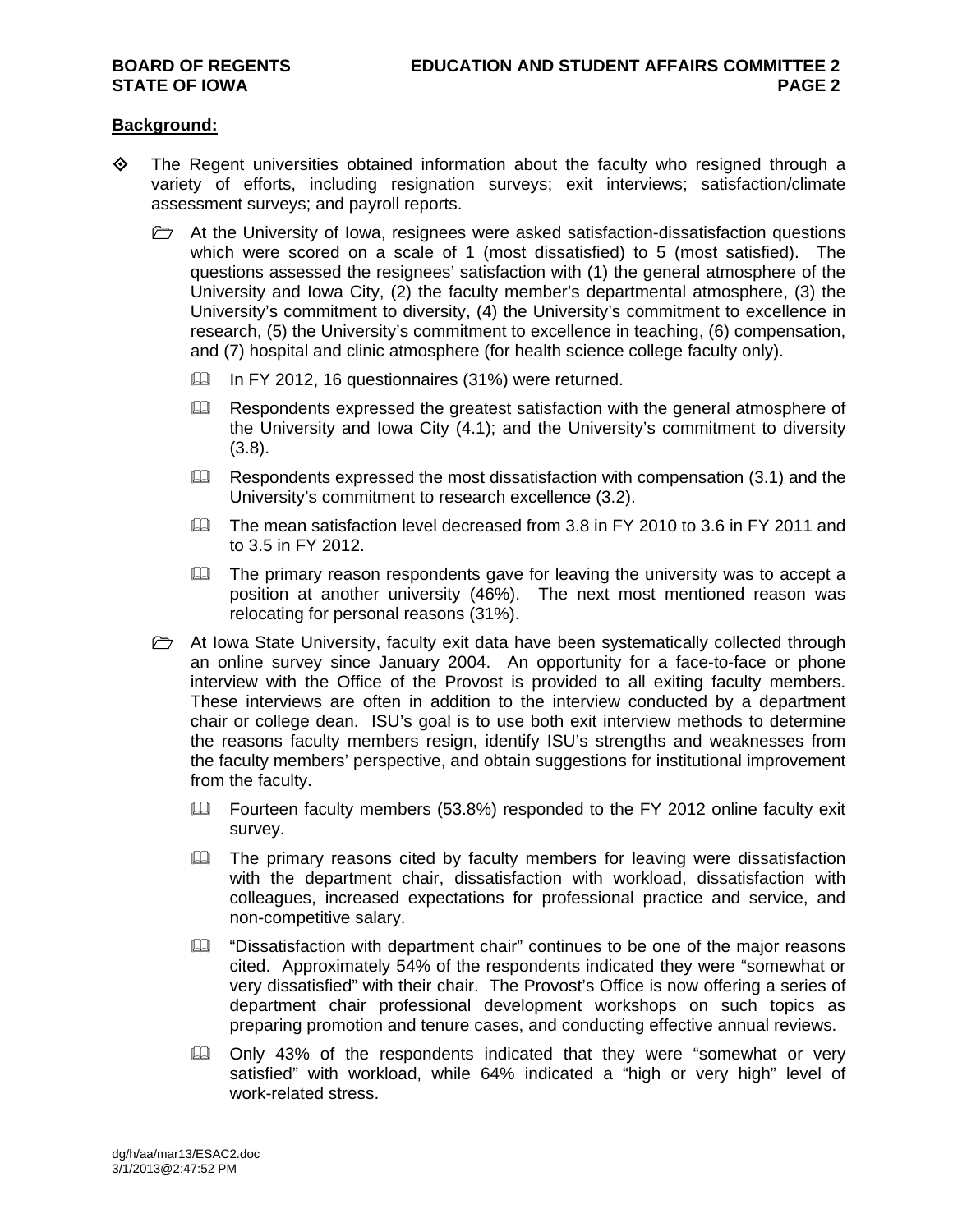- **Example 1** Salary competitiveness continues to be cited by respondents as a reason for resigning. Of the 14 respondents, six (42.9%) indicated that they had accepted a new position elsewhere that will provide a "much higher salary than the salary at ISU."
- All 14 respondents indicated that they were "somewhat or very satisfied" with ISU's benefit package.
- **Example 15 Ten respondents (71.4%) were "somewhat or very satisfied" with office facilities,** while nine respondents (64.3%) were "somewhat or very satisfied" with other (research) facilities.
- When asked "what would have encouraged you to stay," several respondents indicated "recognition of my contributions" or "feeling appreciated" would have made a difference. These, and other climate issues identified, will need to be addressed by departmental leadership in the future. As one step, ISU recently created the Morrill Professor designation to recognize the teaching contributions of the University's top faculty.

The Office of the Provost will continue to work on faculty retention through low-cost but high-impact efforts, including department chair/leadership training, mentoring programs, work/life policy enhancement, and continuing work on improving departmental climate through the efforts of ADVANCE and college Equity Advisors.

- $\Leftrightarrow$  The number of faculty resignations at the Regent universities includes those faculty members who were tenured, tenure-track, clinical track, research track, or instructors.
- Of those who resigned in FY 2012, 21 (18.8%) were professors, 27 (24.1%) were associate professors, 45 (40.1%) were assistant professors, and 19 (17.0%) were instructors.
	- Professors represent 41.0% of the population; associate professors represent 32.1% of the population; assistant professors represent 25.7% of the population; and instructors represent 1.2% of the population at the Regent universities<sup>2</sup>.
	- $\triangleright$  The number of professors who resigned in FY 2012 was the same as the prior year.
- $\diamond$  Of those who resigned in FY 2012, 39 (34.8%) were tenured, 36 (32.1%) were tenure-track, 17 (15.2%) were clinical track, and 20 (17.9%) were research track or instructor.
	- $\triangleright$  Tenured faculty members represent 66.3% of the population; tenure-track faculty members represent 18.9% of the population; clinical track faculty members represent 14.1% of the population; and research track faculty members/instructors represent 0.7% of the population at the Regent universities<sup>1</sup>.
	- $\triangleright$  The number of tenured faculty members who resigned in FY 2012 increased by one (+2.6%) from the prior year.
- $\Diamond$  Of those who resigned in FY 2012, 69 (61.6%) were male and 43 (38.4%) were female.
	- $\triangleright$  Males represent 64.8% of the total population and females represent 35.2% of the total population at the Regent universities.
	- There was a decrease of three (-6.5%) women and an increase of 10 (16.9%) men who resigned in FY 2012 from the prior year.

dg/h/aa/mar13/ESAC2.doc 3/1/2013@2:47:52 PM  $2$  Source: Spring 2012 Faculty Tenure Report.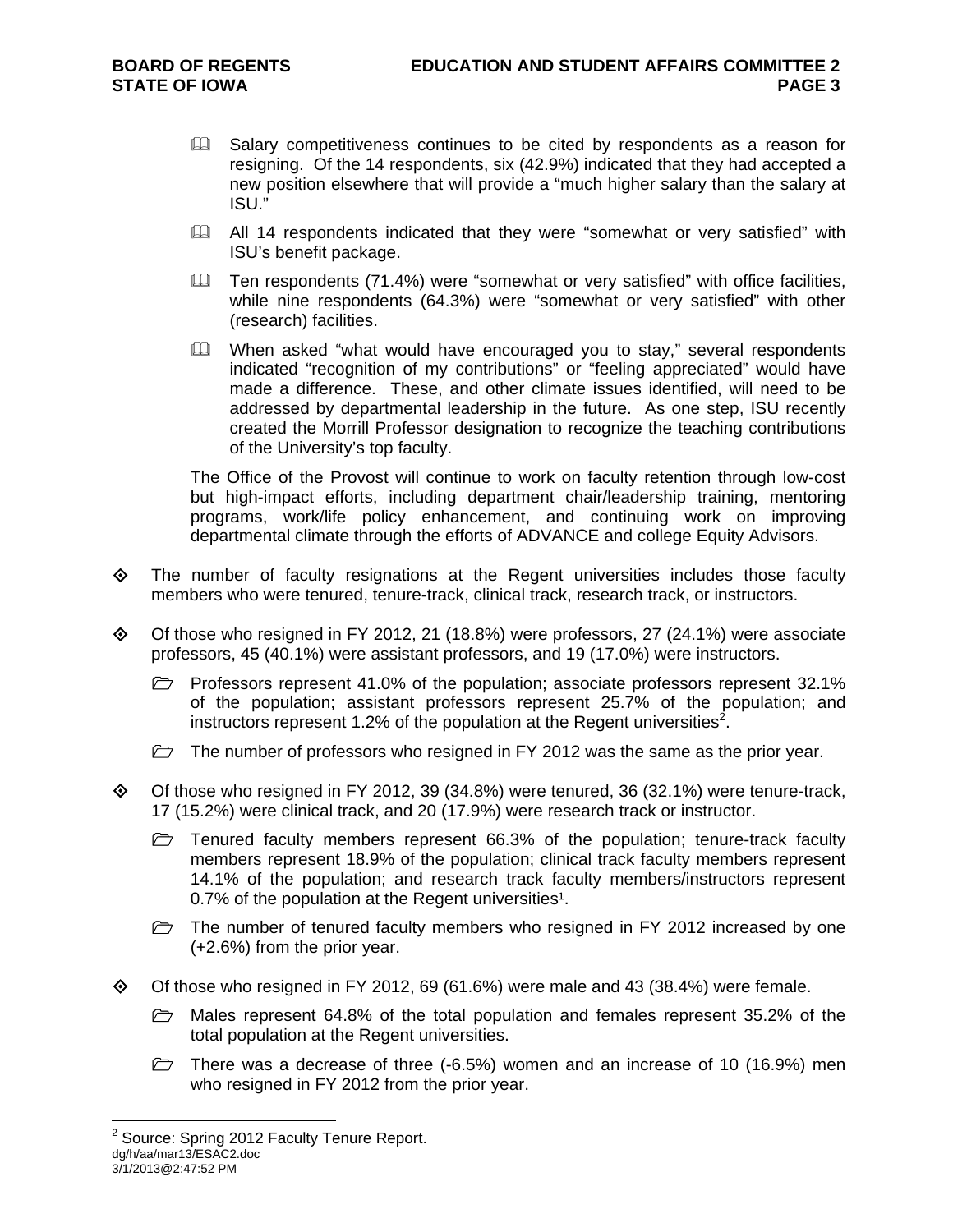- Of those who resigned in FY 2012, 22 (19.6%) were racial/ethnic minorities and 90 (80.4%) were non-minorities.
	- $\triangleright$  Racial/ethnic minorities represent 17.4% of the population and non-minorities represent 82.6% of the population at the Regent universities.
	- $\triangleright$  The number of racial/ethnic minorities who resigned in FY 2012 decreased by 3 (-12.0%) from the prior year.







dg/h/aa/mar13/ESAC2.doc 3/1/2013@2:47:52 PM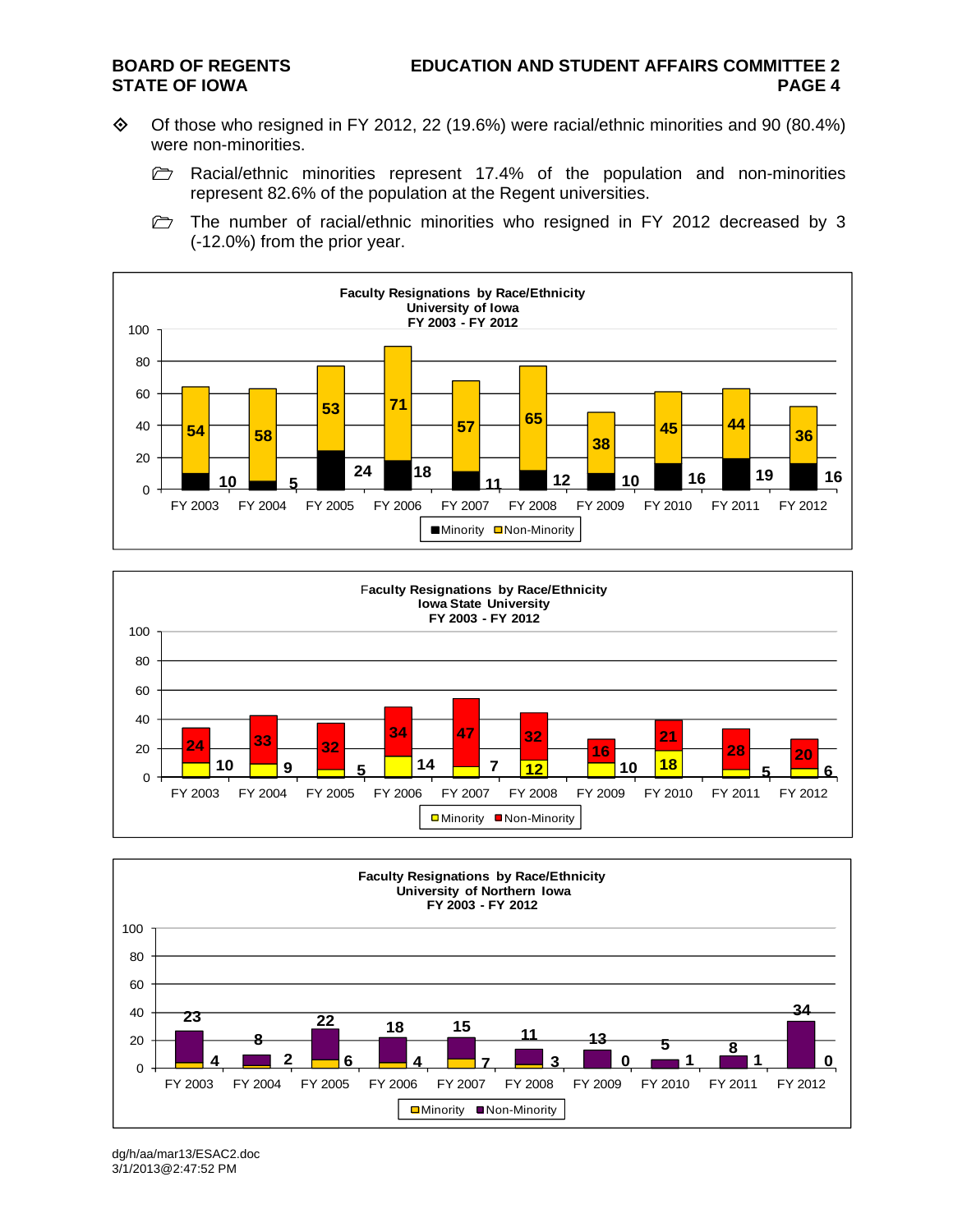- The following overrepresentation occurred among faculty resignees relative to each College's overall faculty numbers:
	- $\triangleright$  At the University of Iowa, the Colleges of Business Administration, Medicine, and Nursing were overrepresented among faculty resignees relative to each College's overall faculty numbers.
	- At Iowa State University, the Colleges of Engineering, Human Sciences, and Liberal Arts and Sciences were overrepresented among faculty resignees relative to the College's overall faculty numbers.
	- $\triangleright$  At the University of Northern Iowa, the College of Education was overrepresented among faculty resignees relative to each College's overall faculty numbers.
- $\Diamond$  In FY 2012, the primary reason for resigning continues to be employment opportunities at other educational institutions (cited by 45.5% of those who left). The second most frequently identified reason for resigning (cited by 38.4% of those who left) was to relocate for personal reasons. The third most frequently identified reason for resigning (cited by 10.7% of those who left) was to accept another position. The fourth most common reason for resigning was to accept an administrative position (cited by 3.6% of those who left).
	- $\triangleright$  The number of faculty who resigned in FY 2012 to accept a position at another university increased by 13 (+34.2%) from the prior year.
	- $\triangleright$  The number of faculty who resigned in FY 2012 to accept another position decreased by 19 (-61.3%) from the prior year.
	- $\triangleright$  The number of faculty who resigned in FY 2012 to relocate for personal reasons increased by 14 (+48.3%) from the prior year.
- The *University of Iowa* is ranked among the nation's top 30 public institutions and competes nationally and internationally for the best faculty members. However, it is a challenge to retain productive faculty members who are recruited by other institutions. The University identified the following strategies directed at faculty retention.
	- **C** Competitive Compensation
		- **Example 20 The Office of the Provost works with colleges to respond quickly with attractive** counter-offers when productive faculty members receive offers from other institutions.
		- $\Box$  The University administration works with the University of Iowa Foundation (UIF) to aggressively support and promote faculty activities as part of the upcoming UIF Campaign. The focus for these efforts will include funding for additional endowed chairs and support faculty research and teaching.
		- $\Box$  SUI recognizes that quality benefit offerings are an essential part of a competitive compensation packet. Employees are educated about the value of those benefits through an "Annual Total Compensation Statement" that is sent to employees at the start of each fiscal year.
		- $\Box$  The campus-wide implementation of the innovative faculty activities database, UI Academic and Professional Record (APR), will enable colleges and departments to more accurately and transparently assess faculty productivity and better target merit pay increases.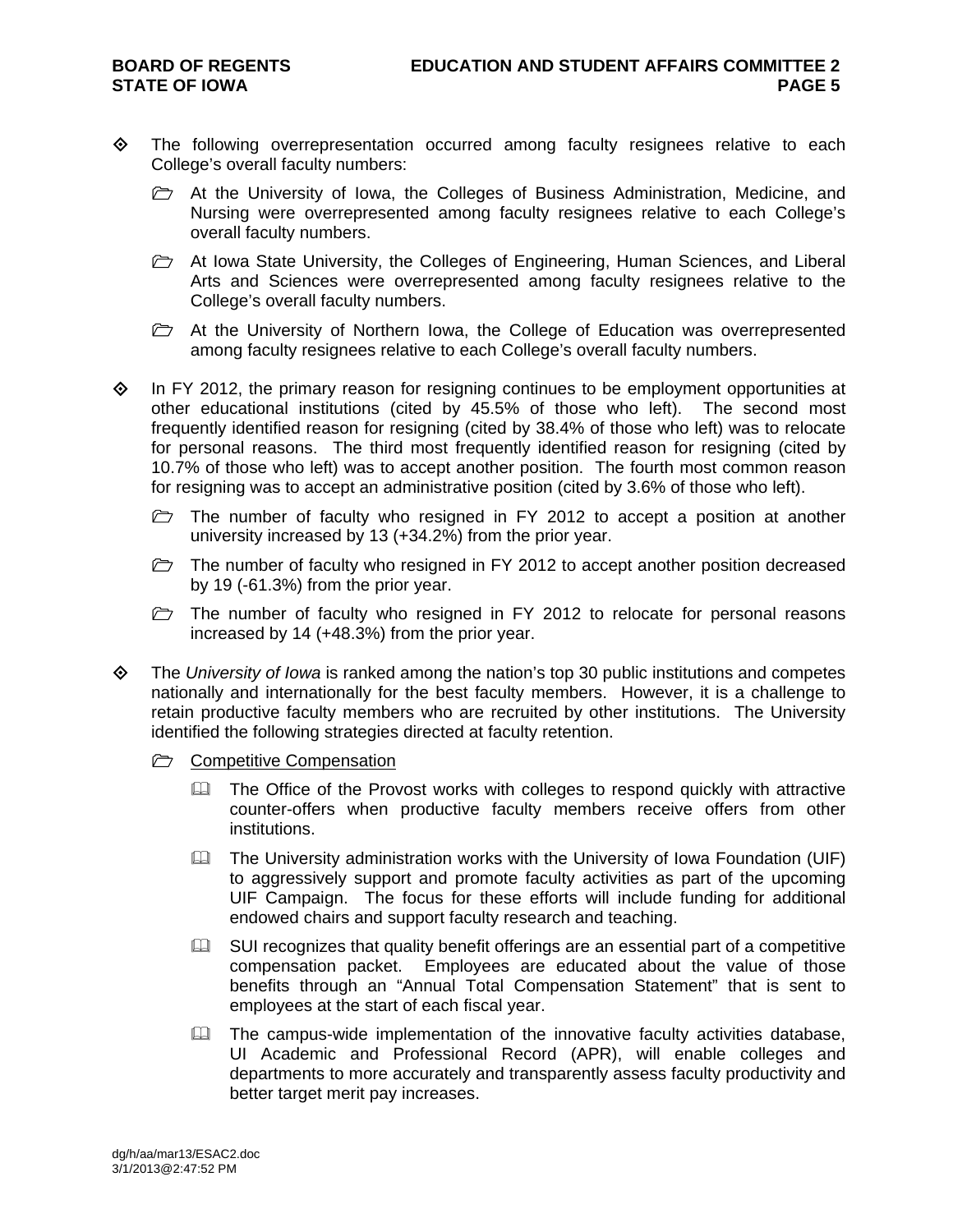- **Quality of Life** 
	- **Comparent SUI's "Recruitment Ambassadors Program" includes current or former faculty** and staff members who volunteer to help recruit prospective employees. Recruitment Ambassadors provide materials about the local community at the time of recruitment and are trained to showcase the community and answer candidates' questions on topics ranging from the area's arts and culture, housing, school systems, dining and shopping, sports and recreation, to healthcare. However, SUI recognizes that integration into the broader community is key to retention and satisfaction. Quality of life issues factor heavily in an individual's decision to accept an offer from another institution.
	- The University promotes "family friendly" policies and practices through its UI Human Resources' Family Services program. This program assists employees to find local child care, elder care, veteran/military family resources, and family-related connections with the local community.
	- **Example 2** The University of Iowa communicates its commitment to work/life balance through its policy granting extensions to the tenure clock for probationary faculty members who have a minor child join their family during the pre-tenure years. The Provost's Office notifies new faculty of this policy through multiple means during the probationary years (e.g., offer letters, new faculty orientation, campus-wide emails).
	- National data show that faculty members whose spouses are pleased with their jobs are much less likely to leave for another position. Services offered through the University of Iowa's Dual Career Network (DCN) have been a national leader in responding to the employment needs of accompanying partners of new faculty or staff members and enhance the University's faculty recruiting and retention efforts.
	- **E. The Provost's Office, in cooperation with the colleges and Central HR,** communicates a message encouraging work/life balance and integrates this theme in various publications (e.g., online Faculty Handbook, "Getting Off to a Good Start at the University of Iowa" resource guide, active promotion of UI health and wellness efforts).
- $\Box$  Engaging and Encouraging Faculty
	- The Office of the Provost focuses on the orientation and development of new faculty members to encourage their successful integration and engagement in the institution.
	- The Office of the Provost publishes a comprehensive calendar of faculty development programs offered by multiple campus offices (e.g., focused on teaching, instructional technology, and research).
	- $\Box$  The Office of the Provost continues to convene two faculty-led writing groups, which meet weekly to encourage junior faculty members to develop and maintain a regular writing regimen.
	- Ell Several events are sponsored each year to enhance networking among new faculty members and to introduce them to the University administration (e.g., President and Provost New Faculty Welcome Reception in August, New Faculty End-of-Semester Reception in December, Breakfast with the Provost in the Spring).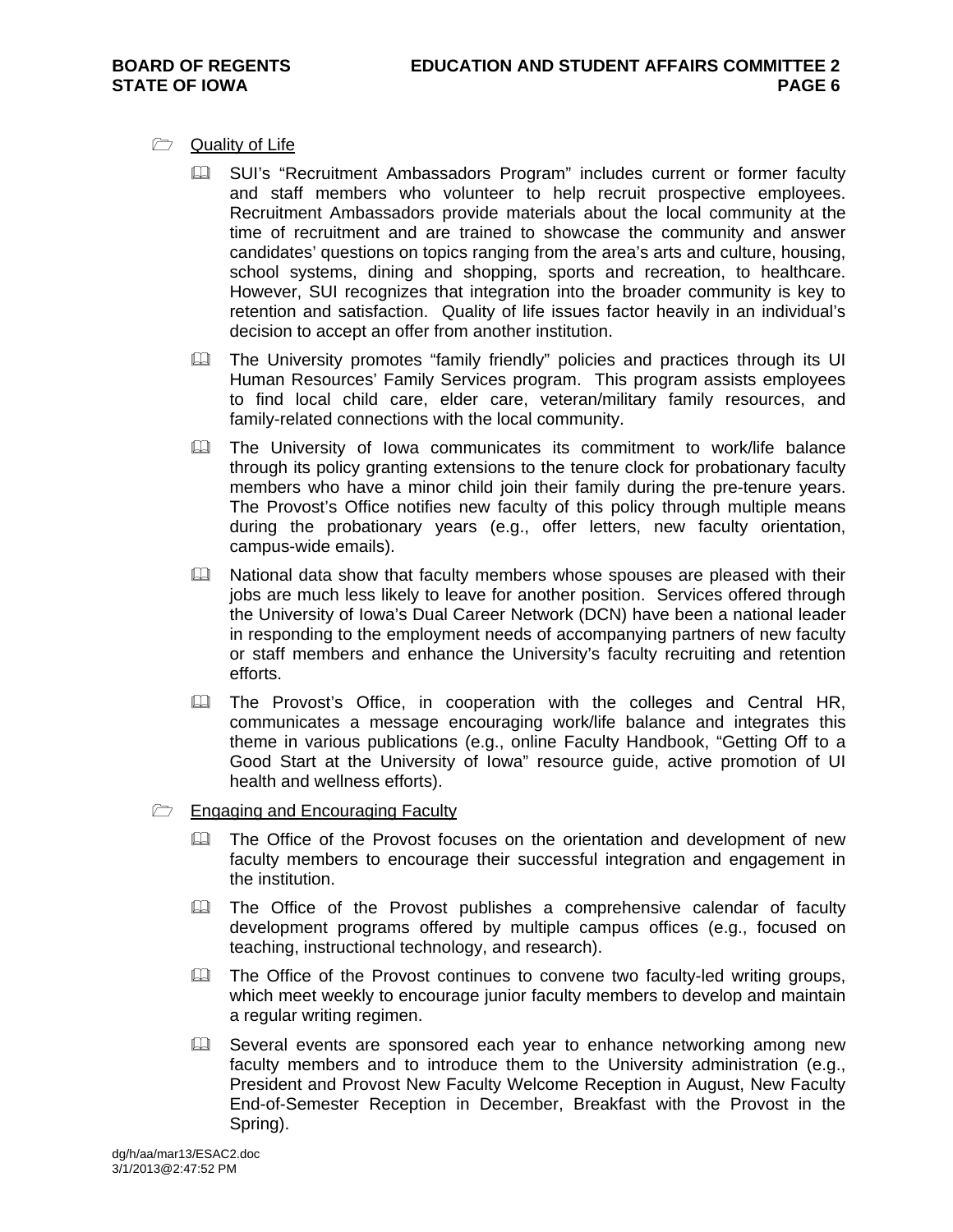- **Example 2** The Office of the Vice President for Research continues to offer modest competitive grants to faculty.
- In 2009, SUI embarked on an ambitious "cluster hire" initiative with the goal of bringing new faculty to campus to collaborate with existing faculty in multidisciplinary areas focused on "Grand Challenges" of the  $21<sup>st</sup>$  Century. Additionally, working within these clusters creates a sense of community among participating faculty members, thus making it more likely that they will remain at SUI. To date, five clusters have been approved (water sustainability, digital public humanities, the aging mind and brain, genetics, and obesity) and 33 faculty members have been hired.
- The Office of the Provost provides support and tools to the colleges to enhance the quality of annual and five-year peer reviews of tenured faculty members to provide meaningful feedback from colleagues and administrators.
- SUI continues to provide professional development opportunities to more senior faculty members through participation in the CIC<sup>3</sup>-Academic Leadership Program and CIC-Department Executive Officers Seminar.
- Retaining Faculty of Color
	- In AY 12-13, the Office of the Provost and the Office of the Chief Diversity Officer established an institutional membership in the National Center for Faculty Development and Diversity (NCFDD). The NCFDD is an independent faculty development center dedicated to supporting faculty in making successful transitions throughout the graduate student to full professor pipeline. The University of Iowa has a longstanding relationship with the scholar who heads the NCFDD, Kerry Ann Rockquemore, co-author of the acclaimed book, *The Black Academic's Guide to Winning Tenure – Without Losing Your Soul*. The NCFDD Institutional Membership offers a variety of benefits to UI faculty members, including access to online resources, a national network of scholars, and access to monthly faculty development tele-workshops. All SUI faculty members have access to these resources; issues facing faculty of color and other underrepresented faculty are frequently addressed in the resources and programs.
	- In FY 11-12, the Office of the Provost collaborated with the Office of Equal Opportunity and Diversity to provide resources to campus addressing unconscious bias in interviewing and evaluating faculty members, and will continue to expand this theme in the upcoming collaborative efforts.
	- The Chief Diversity Office promotes opportunities to build community with and among faculty of color through its Faculty of Color Receptions, Diversity Leaders Convocation, and support for Diversity Councils. In 2011, the Chief Diversity Office launched campus-wide diversity training through an affiliate designation with the National Coalition Building Institute (NCBI). Leaders from across the campus are encouraged to participate in this prejudice-reduction work with the goal of increasing inclusion and equity among students, staff, and faculty.

dg/h/aa/mar13/ESAC2.doc 3/1/2013@2:47:52 PM <sup>3</sup> CIC is the Committee on Institutional Cooperation.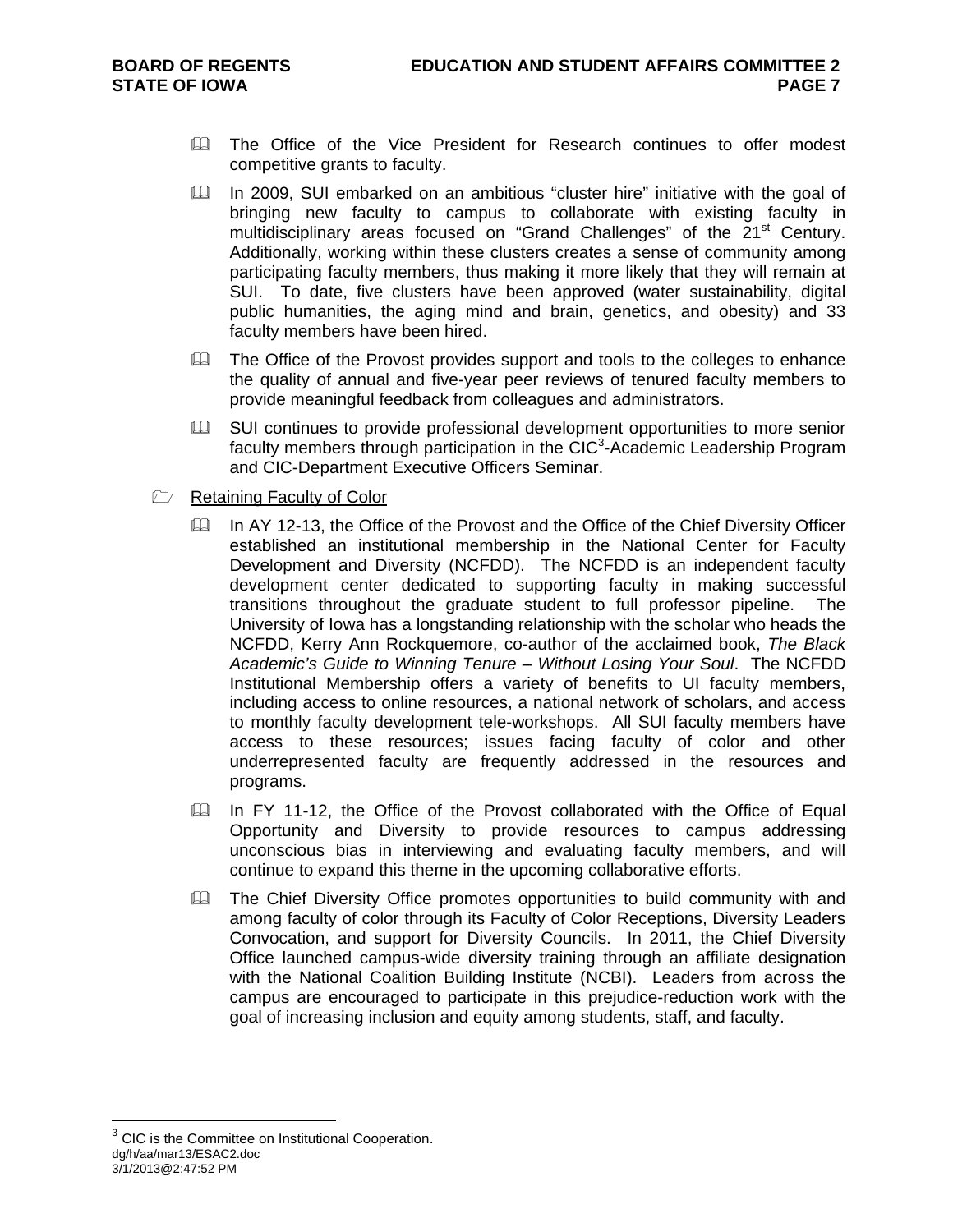- *Iowa State University* identified the following strategies to improve faculty retention.
	- **Examining reasons why faculty leave.** The Office of the Provost conducts exit surveys and offers exit interviews to each departing faculty member. These data are used to examine the reasons why faculty members resign, develop strategies to retain faculty, and improve retention rates.
	- $\triangleright$  Developing retention packages for excellent faculty. Iowa State works with departments and colleges to develop retention packages for faculty who may be considering leaving ISU for another institution. Such a counteroffer, in response to a competitive job offer, may involve a new commitment for salary, an endowed professorship through the ISU Foundation, research support, partner accommodation, or new work opportunities. The ability to offer meaningful salary increases in a competitive market for talent and the availability of programs like the Emerging Leaders Academy, which provides leadership experience for faculty who aspire to serve in administrative roles, have also made a difference.
	- **E** Addressing needs of partners and spouses. ISU addresses the employment needs of partners and spouses of newly hired faculty through a centrally managed Dual Career Program. The Dual Career Program provides spouses/partners of faculty with assistance to identify employment opportunities on campus and in the community. Personnel in the Provost's Office, in collaboration with Human Resources Services and the community, serve as a point of contact for college and departmental staff seeking to provide options to faculty partners. The Dual Career Program directly supports both the successful recruitment and retention of faculty.
	- $\triangleright$  Improving climate and work-life balance. Additional initiatives target the workplace climate for faculty at Iowa State and improve the ability to recruit and retain faculty. Both the ISU ADVANCE<sup>4</sup> Program (focused on recruitment and retention of women faculty) and the COACHE<sup>5</sup> and AAUDE<sup>6</sup> surveys of faculty satisfaction, help ISU to understand issues key to faculty productivity and retention.
		- Focus on work/life issues includes a new university-wide committee and the development of online resources to educate faculty and staff about work/life topics. Equity advisors in the academic colleges also serve as knowledgeable advisors on strategies for enhancing equity and transparency at college and department levels. Flexible faculty policies, such as a policy that allows faculty to extend the tenure clock due to the arrival of children (or due to other life changing events) help to create an optimal environment that prioritizes flexible faculty careers as a means to improve retention rates and to enhance institutional excellence.
- The *University of Northern Iowa* uses the following strategies to improve faculty retention.
	- $\triangleright$  The effort to retain faculty members begins as soon as they are hired and continue throughout the faculty member's career. A new faculty website contains links to information about UNI, the surrounding community, the new faculty orientation schedule, and resources related to college teaching and student learning. The website remains active throughout the year and new faculty members are encouraged to visit the website to access updated schedules and information. The website is one way of connecting faculty to campus activities and information about the community.

<sup>5</sup> Collaborative on Academic Careers in Higher Education.

 $^{4}$  Increasing the participation and advancement of women in academic science and engineering careers.<br>5 Cellaborative an Academic Careers in Higher Education

dg/h/aa/mar13/ESAC2.doc  $6$  Association of American Universities Data Exchange.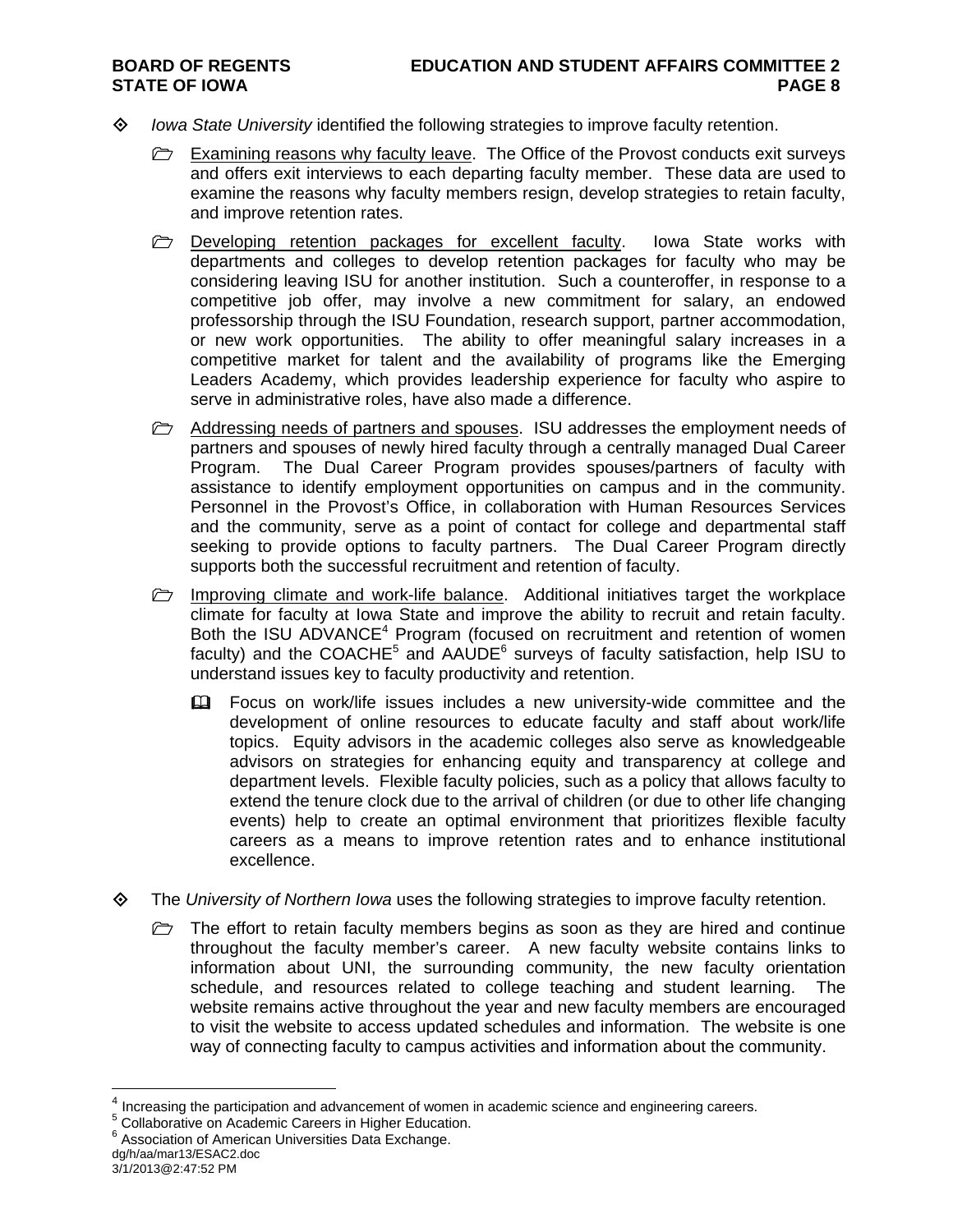## **BOARD OF REGENTS EDUCATION AND STUDENT AFFAIRS COMMITTEE 2 STATE OF IOWA** PAGE 9

- $\triangleright$  UNI welcomes new faculty to campus with a one-day orientation program. The program focuses on teaching, scholarly work, and service for a UNI faculty member. Sessions include information on working with students, a library orientation, and introductions to eLearning tools, faculty governance and maintaining balance among the three components of faculty workload. One of the most popular sessions is a panel of current students who address their perceptions of good teaching practice. Social opportunities are built into each day to encourage networking among new faculty, more experienced colleagues, department heads, and institutional officials. The president hosts a reception at his residence for new faculty members and their spouses, their department heads, and deans within the first two weeks of the semester. This provides another opportunity for networking with colleagues.
- $\triangleright$  An all-faculty fall semester opening workshop is a tradition at UNI. This year's session provided information on how students learn and resulting strategies for teaching developed from the psychology of learning. The workshop featured a nationally renowned speaker on the topic. This was another opportunity for new faculty to meet faculty colleagues from outside the home department and college. They learned about campus initiatives important to their professional lives and were introduced to the importance of teaching at UNI. New and returning faculty reported being energized by the workshop day.
- $\triangleright$  Early in the fall semester, at the annual fall faculty meeting, the Provost recognized the winners of teaching, scholarly, or creative work and service awards. New faculty were introduced to their colleagues as part of the program and many colleagues commented how enjoyable it was to hear each new faculty member's personalized introduction, which included information on teaching and scholarly interests. This event also helped promote connections between current and new faculty.
- Recognizing the importance of supporting new faculty members to launch their research work, the Office of Sponsored Programs hosts an introductory training program in mid-fall; the program introduces the services of the office, highlights successful early career grant writers and provides an opportunity for cross-college networking. New faculty members are also encouraged to take part in the Campus Connexus event, which uses a unique format to bring faculty members with complementary scholarly interests into conversation with each other in an engaging way. Faculty are given information about the Principal Investigator (PI) database as a means of maximizing their opportunities for identifying research mentors and partners.
- $\triangleright$  UNI's colleges have also developed programs to help with faculty retention. For example, colleges may provide a reduced teaching load during a faculty member's first year of service; summer stipends to support research; and money for equipment.
- $\triangleright$  Retention efforts also extend to more experienced faculty. Each of the colleges recognizes faculty excellence in teaching, scholarship, or creative work and service. Some colleges have awards for teaching achievement in both departmental and liberal arts core courses. Recognition efforts, which also aid long-term retention, include college newsletters and websites which publicize faculty achievements and awards and highlight research interests and accomplishments. The Graduate College also has a number of university-wide awards for excellence in teaching and scholarship.
- $\triangleright$  Deans use a variety of means to build community and connection within the college. This might include meeting with each second-year faculty member to discuss career progress and offer support; hosting recognition luncheons; sponsoring social hours; supporting faculty development and presentation opportunities; or bringing faculty members together to discuss important campus issues at brown bag luncheons.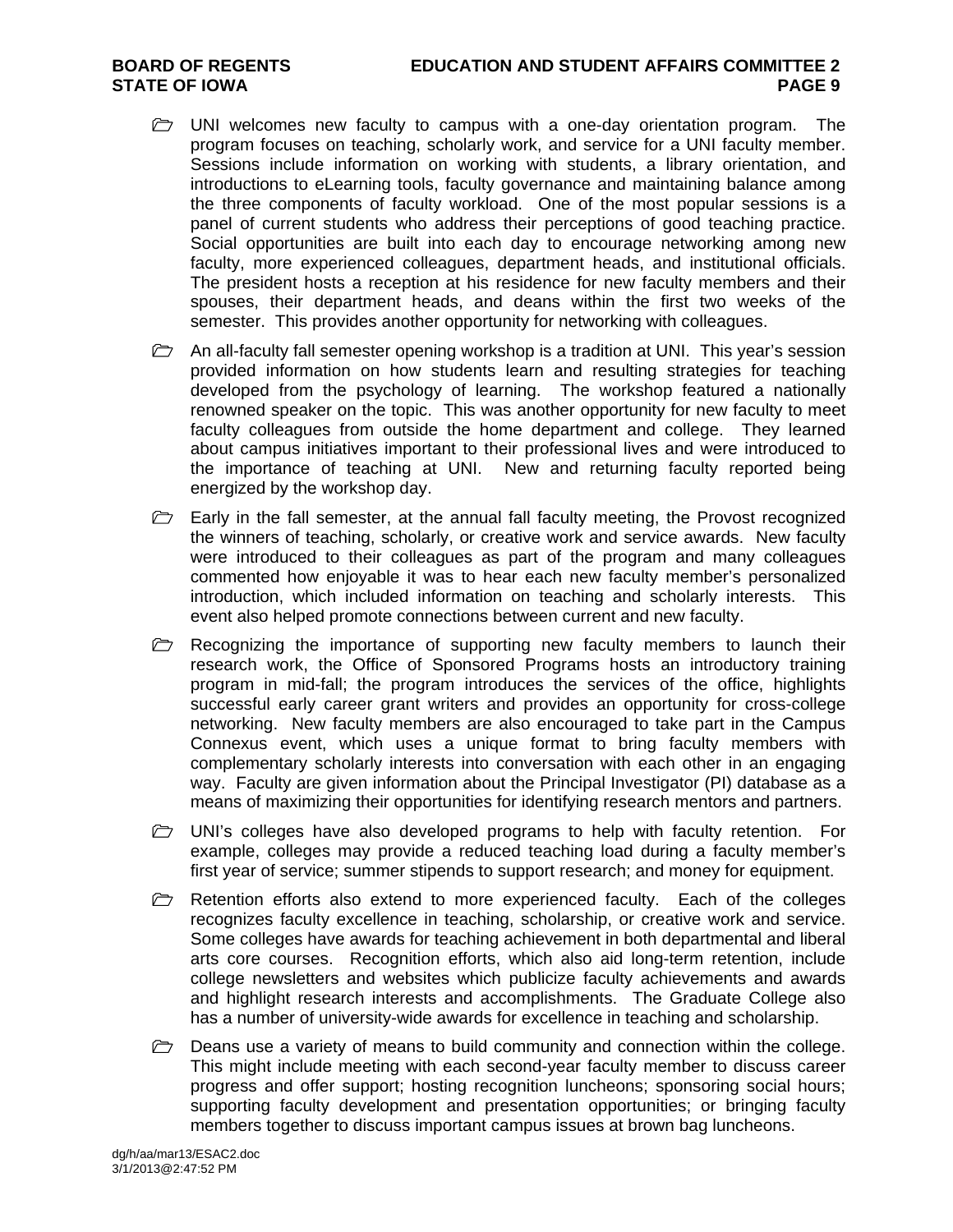- $\triangleright$  Some deans offer small Challenge Grants to support faculty efforts to develop research proposals for external grant competitions or to develop innovative teaching methods.
- $\triangleright$  The Provost's Office also made summer awards to support the development of course material for the first-year Cornerstone course which integrates written and oral communication with material on the first-year of college, sustainability, and service learning. These awards assist faculty to pursue new course development in areas that are aligned with the strategic plan for Academic Affairs.
- $\triangleright$  UNI faculty who hold a full-time, academic year, tenured or tenure-track appointment may apply for a Summer Fellowship. Through these awards, the University seeks to encourage, assist, and support faculty research, creative activity, and grant applications.
- The Dean of Continuing Education adopted the *Quality Matters* program to ensure that online and blended course offerings conform to the best design and pedagogical practices. Faculty members are provided with a stipend to support course development. An annual conference on online learning provides additional opportunities for development and interaction with colleagues.
- **Professional Development Assignments (PDAs) are another opportunity offered to** tenured faculty to undertake intensive programs of research or creative work to promote long-term retention. Faculty members may apply for a one-semester assignment at full pay or an academic year assignment for half (50%) pay. A tenured faculty member is eligible to compete for an award every four years. PDAs are highly motivating to faculty because they provide needed time for intense focus on scholarly or creative work which may not be possible as a result of the heavier teaching load at UNI.
- $\triangleright$  UNI offers a variety of awards to recognize outstanding teaching, research, and service. These include the Class of 1943 Faculty Award for Excellence in Teaching, Ross A. Nielsen Professional Service Award, James F. Lubker Research Award, Regents Awards for Faculty Excellence, Merchant Scholarship, and the University Book and Supply Award for untenured faculty.
- In FY 2012, the Provost's Office developed and periodically distributed a newsletter to keep faculty informed on provost initiatives and to report on activities of colleagues. Feedback has been very positive. Good communication about progress on new initiatives helps build a sense of connection to the university.
- $\triangleright$  Despite tight budgets, the Deans and Provost make best efforts to match competing market salary offers for valued faculty members.
- $\triangleright$  As UNI works to re-establish its Center for Teaching Excellence, an administrative fellow in the Provost's Office is working with the associate provost to develop a series of pedagogical presentations and workshops to facilitate discussions about teaching and learning. A number of initiatives are in the planning stage, including workshops focused on career development and fulfillment.
- $\triangleright$  The Provost has made a substantial commitment to creating a more welcoming and inclusive campus environment for all faculty members through affiliation with the National Coalition Building Institute and the establishment of the Diversity Fellows Program. The Fellows Program provides an opportunity for faculty members to develop leadership and administrative skills, while advancing key diversity goals on campus.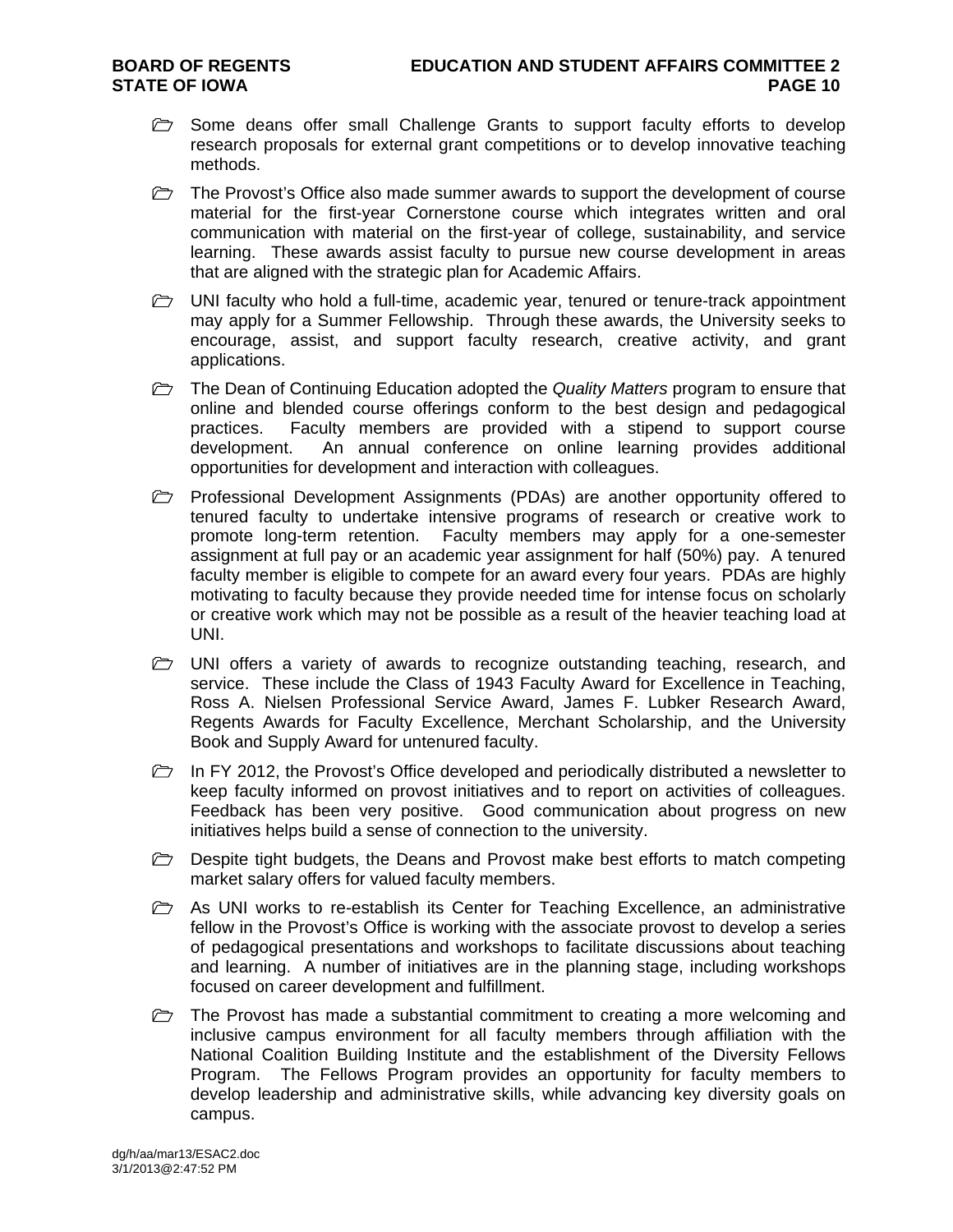- The Associate Provost for Faculty Affairs chaired a subcommittee of the Diversity Advisory Council which is focused on retention of faculty and staff. The subcommittee analyzed the results of a recent campus climate survey to lay the groundwork for planning retention initiatives.
- Retention is an ongoing effort throughout a faculty member's career. UNI continues to seek new ways to improve faculty members' organizational commitment.
- At the *Iowa Braille and Sight Saving School*, the faculty member who resigned in FY 2012 did so for personal reasons.
	- $\triangleright$  Overall, retention of faculty by the institution has traditionally not been an area of deficiency. The School strives to create a career setting that supports continuous employee development and encourages institutional loyalty with the faculty. The following are benefits and resources used to maintain a healthy level of faculty retention – competitive salary and fringe benefit package; use of a state car, lap top computer, and mobile phone for itinerant faculty; tuition assistance for professional development and license maintenance; active engagement in educational program development; access to and inclusion in an extensive statewide network of professional vision colleagues; and mentoring for new teachers.
	- $\triangleright$  Recruitment continues to be a challenge because there is a national shortage of education professionals in the vision field. To overcome these challenges and recruit a diverse group of qualified educators, the School is engaged in numerous activities including collaboration with the University of Northern Iowa to support a teacher preparation program for teachers of the visually impaired. Through referrals and communication with the UNI program coordinator, the School is attempting to increase the number of students in the program for teachers of the visually impaired.
	- $\triangleright$  The School has implemented a competitive teacher preparation scholarship program. This competitive scholarship program, in collaboration with the teacher preparation program at UNI, has created the opportunity for the School to better recruit education students, including minorities, from various areas of Iowa. Currently, there are four students participating in the program, including one minority and three females. This program may have a long-range effect on the ability to recruit and retain diverse faculty.
	- $\triangleright$  The School also uses the following recruitment techniques nationwide network of college and university career center postings; personal contacts with strong teacher preparation programs in the Midwest; interview reimbursement; and relocation assistance for new faculty.
- At the *Iowa School for the Deaf*, the faculty member who resigned in FY 2012 did so to accept another position out of state.
	- $\triangleright$  Faculty retention is not a major concern for the School the average length of service for faculty is 21.9 years. However, the School may face significant faculty retirements in the next few years.
	- $\triangleright$  Excellent benefits such as the tuition reimbursement program and competitive salaries reduce faculty turnover.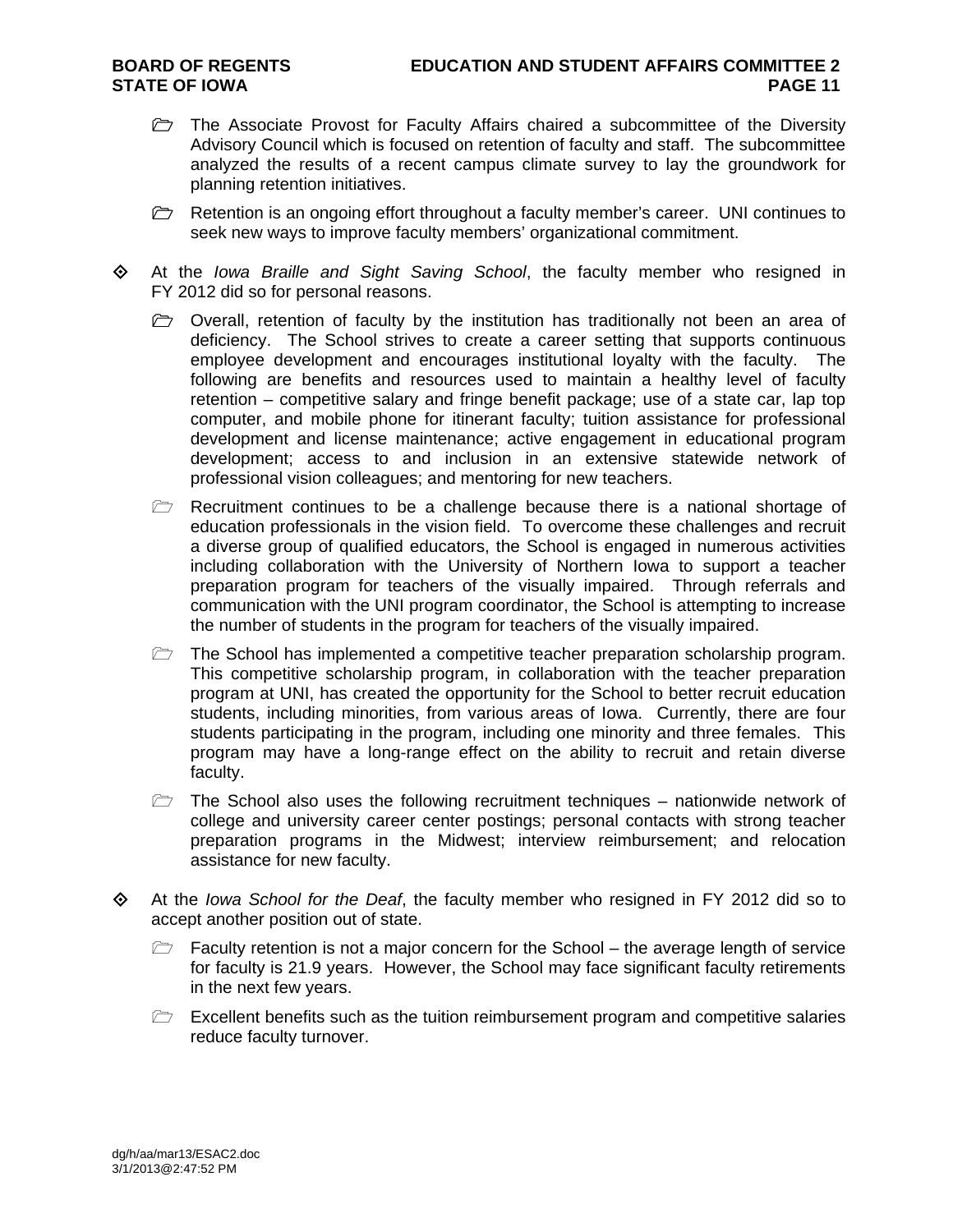# **BOARD OF REGENTS EDUCATION AND STUDENT AFFAIRS COMMITTEE 2**

| <b>TABLE 1</b>                         |
|----------------------------------------|
| NUMBER OF FACULTY RESIGNATIONS BY RANK |
| FY 2003 - FY 2012                      |

|              | <b>PROFESSOR</b> | <b>ASSOCIATE PROFESSOR</b> | <b>ASSISTANT PROFESSOR</b> | <b>INSTRUCTOR</b>       | <b>TOTAL</b>     |
|--------------|------------------|----------------------------|----------------------------|-------------------------|------------------|
| <b>SUI</b>   |                  |                            |                            |                         |                  |
| FY 2003      | 10               | 18                         | 36                         | $\mathbf 0$             | 64               |
| FY 2004      | 17               | 19                         | 27                         | $\mathbf 0$             | 63               |
| FY 2005      | 18               | 23                         | 36                         | $\pmb{0}$               | 77               |
| FY 2006      | 25               | 25                         | 39                         | $\pmb{0}$               | 89               |
| FY 2007      | 14               | 18                         | 36                         | $\pmb{0}$               | 68               |
| FY 2008      | 18               | 20                         | 38                         | 1                       | 77               |
| FY 2009      | 15               | 16                         | 17                         | $\pmb{0}$               | 48               |
| FY 2010      | 6                | 18                         | 37                         | $\pmb{0}$               | 61               |
| FY 2011      | 12               | 12                         | 39                         | $\mathsf 0$             | 63               |
| FY 2012      | 11               | 13                         | 28                         | $\pmb{0}$               | 52               |
| <b>ISU</b>   |                  |                            |                            |                         |                  |
| FY 2003      | $\boldsymbol{9}$ | $\,6$                      | 19                         | $\mathbf 0$             | 34               |
| FY 2004      | 11               | $\boldsymbol{9}$           | 22                         | $\pmb{0}$               | 42               |
| FY 2005      | 11               | 11                         | 15                         | $\pmb{0}$               | 37               |
| FY 2006      | $\,8\,$          | 16                         | 24                         | $\boldsymbol{0}$        | 48               |
| FY 2007      | 15               | 11                         | 28                         | $\pmb{0}$               | 54               |
| FY 2008      | $\overline{7}$   | 12                         | 25                         | $\pmb{0}$               | 44               |
| FY 2009      | $6\phantom{1}$   | 10                         | 10                         | $\mathbf 0$             | 26               |
| FY 2010      | 10               | $\boldsymbol{9}$           | 20                         | $\pmb{0}$               | 39               |
| FY 2011      | $\,8\,$          | $\overline{9}$             | 16                         | $\pmb{0}$               | 33               |
| FY 2012      | $6\phantom{a}$   | $\overline{9}$             | 11                         | $\pmb{0}$               | 26               |
| <b>UNI</b>   |                  |                            |                            |                         |                  |
| FY 2003      | $\mathbf 0$      | 4                          | 12                         | 11                      | 27               |
| FY 2004      | $\overline{2}$   | $\overline{3}$             | 4                          | 1                       | 10               |
| FY 2005      | $\overline{5}$   | $\overline{3}$             | 19                         | 1                       | 28               |
| FY 2006      | $\overline{2}$   | $\overline{4}$             | 16                         | $\boldsymbol{0}$        | 22               |
| FY 2007      | $\overline{7}$   | $\overline{\mathbf{4}}$    | $\overline{7}$             | $\overline{\mathbf{4}}$ | 22               |
| FY 2008      | $\mathbf 0$      | 1                          | 13                         | $\pmb{0}$               | 14               |
| FY 2009      | $\mathbf 0$      | $\overline{3}$             | 8                          | $\overline{2}$          | 13               |
| FY 2010      | $\pmb{0}$        | $\mathbf 0$                | $\overline{2}$             | $\overline{\mathbf{4}}$ | 6                |
| FY 2011      | $\mathbf 1$      | $\overline{4}$             | $\overline{3}$             | 1                       | $\boldsymbol{9}$ |
| FY 2012      | 4                | $\overline{\mathbf{5}}$    | $\overline{\mathbf{6}}$    | 19                      | 34               |
| <b>TOTAL</b> |                  |                            |                            |                         |                  |
| FY 2003      | 19               | 28                         | 67                         | 11                      | 125              |
| FY 2004      | 30               | 31                         | 53                         | 1                       | 115              |
| FY 2005      | 34               | 37                         | 70                         | 1                       | 142              |
| FY 2006      | 35               | 45                         | 79                         | $\pmb{0}$               | 159              |
| FY 2007      | 36               | 33                         | 71                         | 4                       | 144              |
| FY 2008      | 25               | 33                         | 76                         | 1                       | 135              |
| FY 2009      | 21               | 29                         | 35                         | $\overline{2}$          | 87               |
| FY 2010      | 16               | 27                         | 59                         | $\overline{4}$          | 106              |
| FY 2011      | 21               | 25                         | 58                         | 1                       | 105              |
| FY 2012      | 21               | 27                         | 45                         | 19                      | 112              |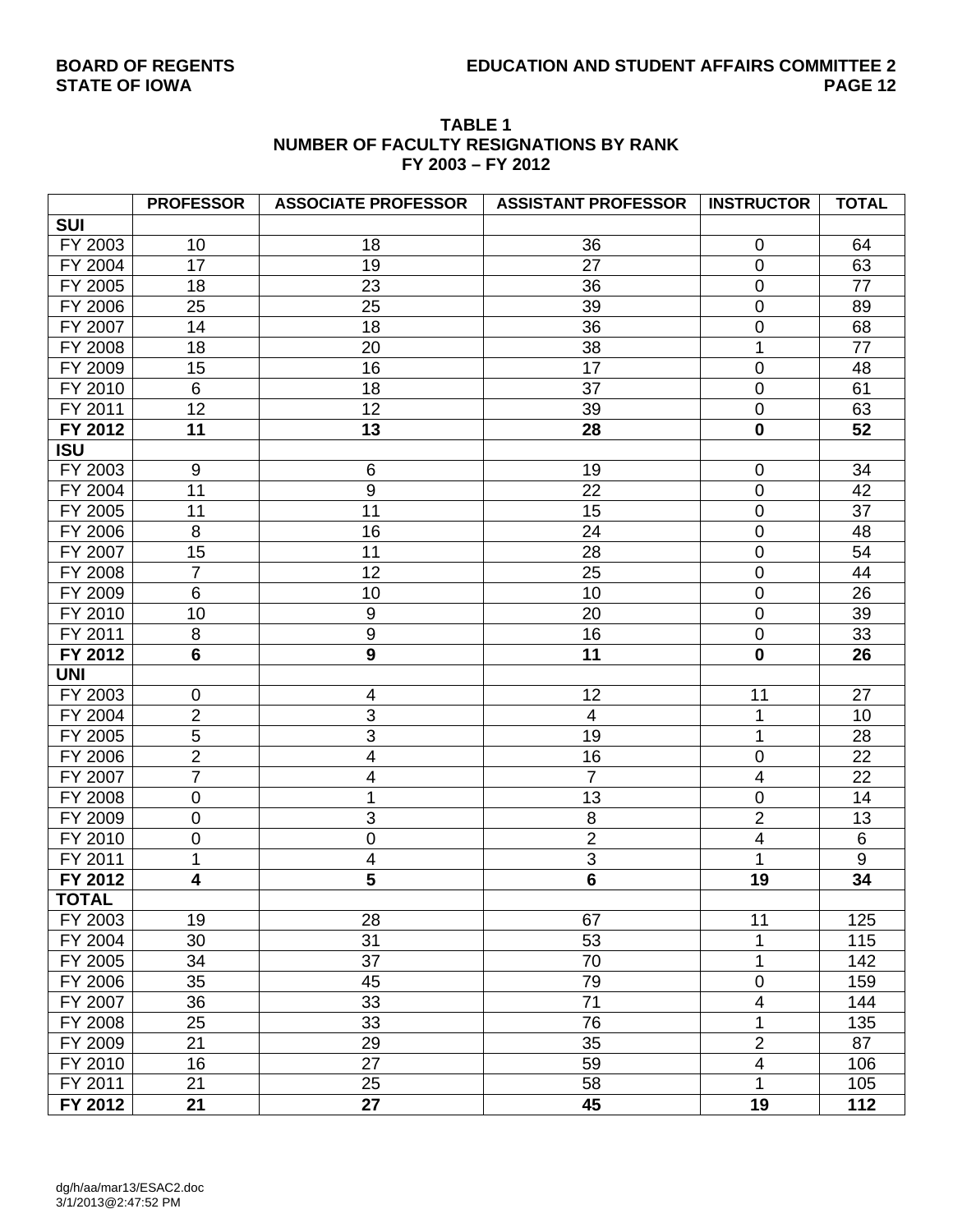| <b>TABLE 2</b>                                              |
|-------------------------------------------------------------|
| NUMBER OF FACULTY RESIGNATIONS BY GENDER AND RACE/ETHNICITY |
| FY 2003 - FY 2012                                           |

|              | <b>MALE</b> | <b>FEMALE</b>    | <b>TOTAL</b>     | <b>MINORITY</b>          | <b>NON-MINORITY</b> |
|--------------|-------------|------------------|------------------|--------------------------|---------------------|
| <b>SUI</b>   |             |                  |                  |                          |                     |
| FY 2003      | 37          | 27               | 64               | 10                       | 54                  |
| FY 2004      | 40          | 23               | 63               | 5                        | 58                  |
| FY 2005      | 51          | 26               | 77               | 24                       | 53                  |
| FY 2006      | 63          | 26               | 89               | 18                       | 71                  |
| FY 2007      | 40          | 28               | 68               | 11                       | 57                  |
| FY 2008      | 48          | 29               | 77               | 12                       | 65                  |
| FY 2009      | 30          | 18               | 48               | 10                       | 38                  |
| FY 2010      | 35          | 26               | 61               | 16                       | 45                  |
| FY 2011      | 41          | 22               | 63               | 19                       | 44                  |
| FY 2012      | 34          | 18               | 52               | 16                       | 36 <sup>7</sup>     |
| <b>ISU</b>   |             |                  |                  |                          |                     |
| FY 2003      | 25          | $\boldsymbol{9}$ | 34               | 10                       | 24                  |
| FY 2004      | 31          | 11               | 42               | $\boldsymbol{9}$         | 33                  |
| FY 2005      | 26          | 11               | 37               | $\overline{5}$           | 32                  |
| FY 2006      | 34          | 14               | 48               | 14                       | 34                  |
| FY 2007      | 35          | 19               | 54               | $\overline{7}$           | 47                  |
| FY 2008      | 25          | 19               | 44               | 12                       | 32                  |
| FY 2009      | 17          | $\boldsymbol{9}$ | 26               | 10                       | 16                  |
| FY 2010      | 27          | 12               | 39               | 18                       | 21                  |
| FY 2011      | 15          | 18               | 33               | 5                        | 28                  |
| FY 2012      | 20          | $6\phantom{a}$   | 26               | $6\phantom{a}$           | 20                  |
| <b>UNI</b>   |             |                  |                  |                          |                     |
| FY 2003      | 17          | 10               | 27               | 4                        | 23                  |
| FY 2004      | 4           | 6                | 10               | $\overline{2}$           | 8                   |
| FY 2005      | 15          | 13               | 28               | 6                        | 22                  |
| FY 2006      | 11          | 11               | 22               | $\overline{\mathcal{A}}$ | 18                  |
| FY 2007      | 12          | 10               | 22               | $\overline{7}$           | 15                  |
| FY 2008      | 8           | 6                | 14               | $\overline{3}$           | 11                  |
| FY 2009      | 8           | 5                | 13               | $\boldsymbol{0}$         | 13                  |
| FY 2010      | 1           | $\overline{5}$   | $\overline{6}$   | 1                        | $\overline{5}$      |
| FY 2011      | 3           | 6                | $\boldsymbol{9}$ | 1                        | 8                   |
| FY 2012      | 15          | 19               | 34               | $\mathbf 0$              | 34                  |
| <b>TOTAL</b> |             |                  |                  |                          |                     |
| FY 2003      | 79          | 46               | 125              | 24                       | 101                 |
| FY 2004      | 75          | 40               | 115              | 16                       | 99                  |
| FY 2005      | 92          | 50               | 142              | 35                       | 107                 |
| FY 2006      | 108         | 51               | 159              | 36                       | 123                 |
| FY 2007      | 87          | 57               | 144              | 25                       | 119                 |
| FY 2008      | 81          | 54               | 135              | 27                       | 108                 |
| FY 2009      | 55          | 32               | 87               | 20                       | 67                  |
| FY 2010      | 63          | 43               | 106              | 35                       | 71                  |
| FY 2011      | 59          | 46               | 105              | 25                       | 80                  |
| FY 2012      | 69          | 43               | 112              | 22                       | 90                  |

dg/h/aa/mar13/ESAC2.doc 3/1/2013@2:47:52 PM ————————————————————<br><sup>7</sup> The race/ethnicity of four faculty members was unspecified.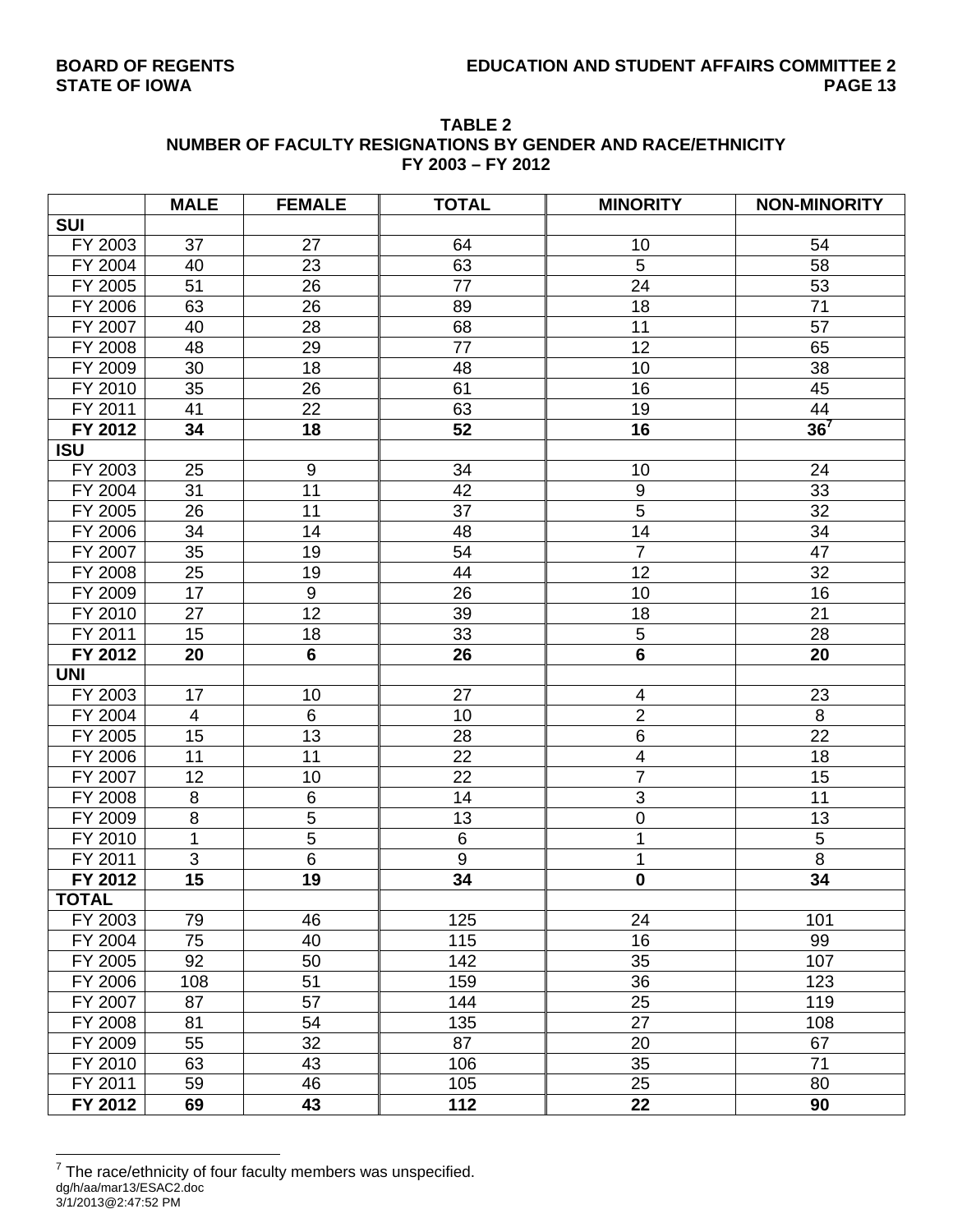| <b>TABLE 3</b>                                         |
|--------------------------------------------------------|
| <b>NUMBER OF FACULTY RESIGNATIONS BY TENURE STATUS</b> |
| FY 2003 - FY 2012                                      |

|              | <b>TENURED</b>           | <b>TENURE-TRACK</b>     | <b>CLINICAL TRACK</b> | <b>OTHER</b>     | <b>TOTAL</b>     |
|--------------|--------------------------|-------------------------|-----------------------|------------------|------------------|
| <b>SUI</b>   |                          |                         |                       |                  |                  |
| FY 2003      | 24                       | 22                      | 18                    | $\mathbf 0$      | 64               |
| FY 2004      | 23                       | 16                      | 24                    | $\mathbf 0$      | 63               |
| FY 2005      | 33                       | 15                      | 29                    | $\mathbf 0$      | 77               |
| FY 2006      | 40                       | 27                      | 22                    | $\boldsymbol{0}$ | 89               |
| FY 2007      | 23                       | 24                      | 21                    | $\pmb{0}$        | 68               |
| FY 2008      | 22                       | 23                      | 32                    | 0                | 77               |
| FY 2009      | 23                       | $\boldsymbol{9}$        | 16                    | $\mathbf 0$      | 48               |
| FY 2010      | 14                       | 16                      | 31                    | $\pmb{0}$        | 61               |
| FY 2011      | 16                       | 27                      | 20                    | $\pmb{0}$        | 63               |
| FY 2012      | 16                       | 17                      | 17                    | $2^8$            | 52               |
| <b>ISU</b>   |                          |                         |                       |                  |                  |
| FY 2003      | 15                       | 19                      | $\mathbf 0$           | $\mathbf 0$      | 34               |
| FY 2004      | 20                       | 22                      | $\pmb{0}$             | $\pmb{0}$        | 42               |
| FY 2005      | 22                       | 15                      | $\pmb{0}$             | $\pmb{0}$        | 37               |
| FY 2006      | 22                       | 26                      | $\boldsymbol{0}$      | $\mathbf 0$      | 48               |
| FY 2007      | 26                       | 28                      | $\mathsf 0$           | $\mathsf 0$      | 54               |
| FY 2008      | 18                       | 26                      | $\pmb{0}$             | $\mathsf 0$      | 44               |
| FY 2009      | 15                       | 11                      | $\pmb{0}$             | $\pmb{0}$        | 26               |
| FY 2010      | 19                       | 20                      | $\pmb{0}$             | $\mathbf 0$      | 39               |
| FY 2011      | 17                       | 16                      | $\pmb{0}$             | $\pmb{0}$        | 33               |
| FY 2012      | 14                       | 12                      | $\mathbf 0$           | $\mathbf 0$      | 26               |
| <b>UNI</b>   |                          |                         |                       |                  |                  |
| FY 2003      | 6                        | 13                      | 0                     | 8                | 27               |
| FY 2004      | $\overline{4}$           | $\overline{6}$          | $\mathsf 0$           | $\mathbf 0$      | 10               |
| FY 2005      | $\boldsymbol{9}$         | 16                      | $\pmb{0}$             | 3                | 28               |
| FY 2006      | $\overline{\mathcal{A}}$ | 18                      | $\pmb{0}$             | $\pmb{0}$        | 22               |
| FY 2007      | 11                       | 8                       | $\mathbf 0$           | $\overline{3}$   | 22               |
| FY 2008      | 1                        | 12                      | 0                     |                  | 14               |
| FY 2009      | $\overline{\mathbf{4}}$  | $\bf 8$                 | $\pmb{0}$             | 1                | 13               |
| FY 2010      | 0                        | $\overline{\mathbf{4}}$ | $\pmb{0}$             | $\overline{2}$   | $6\phantom{1}$   |
| FY 2011      | $\overline{5}$           | $\overline{\mathbf{4}}$ | $\pmb{0}$             | $\mathbf 0$      | $\boldsymbol{9}$ |
| FY 2012      | $\overline{9}$           | $\overline{\mathbf{7}}$ | $\mathbf 0$           | 18               | 34               |
| <b>TOTAL</b> |                          |                         |                       |                  |                  |
| FY 2003      | 45                       | 54                      | 18                    | 8                | 125              |
| FY 2004      | 47                       | 44                      | 24                    | $\pmb{0}$        | 115              |
| FY 2005      | 64                       | 46                      | 29                    | 3                | 142              |
| FY 2006      | 66                       | 71                      | 22                    | $\mathbf 0$      | 159              |
| FY 2007      | 60                       | 60                      | 21                    | 3                | 144              |
| FY 2008      | 41                       | 61                      | 32                    |                  | 135              |
| FY 2009      | 42                       | 28                      | 16                    |                  | 87               |
| FY 2010      | 33                       | 40                      | 31                    | $\overline{2}$   | 106              |
| FY 2011      | 38                       | 47                      | 20                    | $\mathbf 0$      | 105              |
| FY 2012      | 39                       | 36                      | 17                    | 20               | 112              |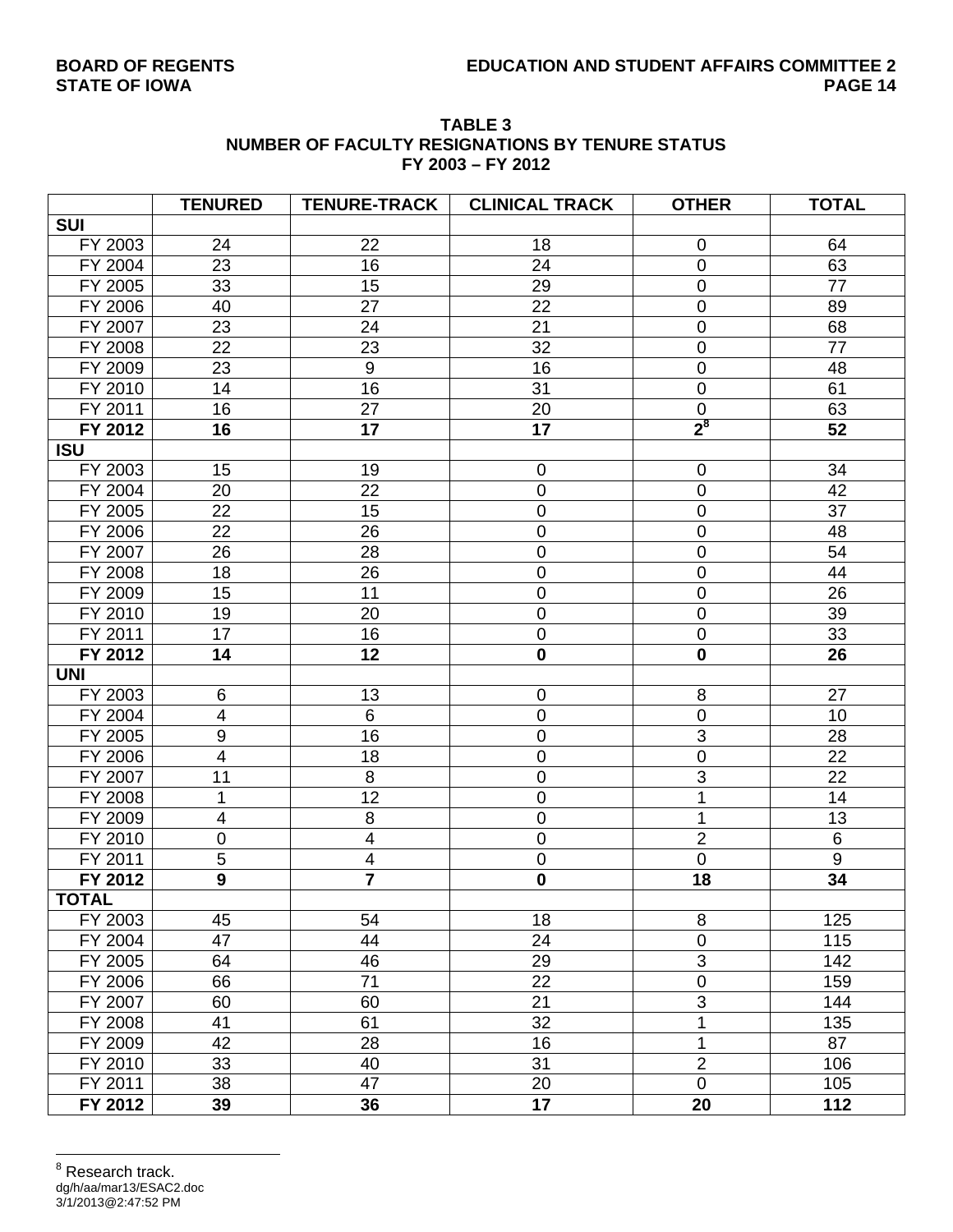# **TABLE 4a RESIGNATIONS BY COLLEGE FY 2003 – FY 2012 University of Iowa**

| <b>COLLEGE</b>          | 02-03 | 03-04          | 04-05 | 05-06 | 06-07 | 07-08 | 08-09    | $09-10$  | $10 - 11$ | $11 - 12$   |
|-------------------------|-------|----------------|-------|-------|-------|-------|----------|----------|-----------|-------------|
| <b>Business Admin.</b>  | 4     |                | 6     | 4     | 5     | 4     |          | 2        | 3         | 4           |
| Dentistry               | 4     | 4              | 6     | 3     |       | 3     | 0        | 2        | 4         | 2           |
| Education               | 0     | $\overline{2}$ | 6     | 4     |       | 6     |          |          | 3         | $\mathbf 0$ |
| Engineering             | 0     | 3              |       | っ     | 3     |       | っ        | $\Omega$ | 2         | 0           |
| Graduate                |       |                | 0     |       | 0     |       |          | $\Omega$ | 0         | 0           |
| Law                     |       | 0              | 0     | 3     |       |       | 3        |          | 3         |             |
| Liberal Arts & Sciences | 18    | 9              | 11    | 21    | 19    | 15    | ⇁        | 10       | 11        | 10          |
| Medicine                | 31    | 37             | 46    | 43    | 24    | 38    | 31       | 38       | 32        | 32          |
| <b>Nursing</b>          | 0     | 3              | 0     |       |       | 2     | 2        | 2        |           | 2           |
| Pharmacy                | 2     | $\overline{2}$ |       | 3     | 4     | 3     | $\Omega$ | $\Omega$ | 2         | 0           |
| <b>Public Health</b>    | 3     |                | 0     | 4     | 4     | 4     | 0        | 5        | C         |             |
| <b>TOTAL</b>            | 64    | 63             | 77    | 89    | 68    | 77    | 48       | 61       | 63        | 52          |

# **TABLE 4b RESIGNATIONS BY COLLEGE FY 2003 – FY 2012 Iowa State University**

| <b>COLLEGE</b>                     | $02 - 03$ | 03-04 | 04-05 | 05-06 | 06-07 | 07-08 | 08-09 | 09-10 | $10 - 11$ | $11 - 12$ |
|------------------------------------|-----------|-------|-------|-------|-------|-------|-------|-------|-----------|-----------|
| Agric. & Life Sciences             | 5         |       |       |       | 9     | 8     | 4     |       |           |           |
| <b>Business</b>                    | ົ         | 3     |       | ⌒     | 3     | ⌒     |       | ⌒     |           |           |
| Design                             |           |       |       |       | 3     | 4     |       | ົ     | 4         |           |
| Engineering                        | ◠         | 4     | ≏     |       | 4     |       | っ     | 5     | 4         |           |
| <b>Human Sciences</b>              | 5         | 8     |       |       | 4     | 5     | 6     | 8     | 10        | 5         |
| <b>Liberal Arts &amp; Sciences</b> | 16        | 18    | 14    | 21    | 23    | 16    | 8     | 12    | 11        | 10        |
| Library                            |           |       |       |       | ⌒     | 2     |       |       |           |           |
| <b>Veterinary Medicine</b>         | ⌒         |       |       | ◠     | 6     | 6     | 4     | 2     |           | ົ         |
| <b>TOTAL</b>                       | 34        | 42    | 37    | 48    | 54    | 44    | 26    | 39    | 33        | 26        |

# **TABLE 4c RESIGNATIONS BY COLLEGE FY 2003 – FY 2012 University of Northern Iowa**

| <b>COLLEGE</b>           | $02 - 03$ | 03-04 | 04-05 | 05-06 | 06-07 | 07-08 | 08-09 | 09-10 | $10 - 11$ | $11 - 12$ |
|--------------------------|-----------|-------|-------|-------|-------|-------|-------|-------|-----------|-----------|
| Business Admin.          |           |       |       |       |       |       |       |       |           |           |
| Education                | 12        | 5     | 9     |       |       |       |       | ◠     | ົ         |           |
| <b>Natural Sciences</b>  |           |       | 5     |       |       |       |       |       |           |           |
| Humanities & Fine Arts   |           |       |       |       |       |       |       |       |           |           |
| Humanities, Arts, & Sci. |           |       |       |       |       |       |       |       |           | 13        |
| Soc. & Behavioral Sci.   | ◠         |       | 5     |       |       |       |       |       |           | C         |
| Library                  |           |       |       |       |       |       |       |       |           |           |
| TOTAL                    | 27        | 10    | 28    | 22    | 22    | 14    | 13    |       |           | 34        |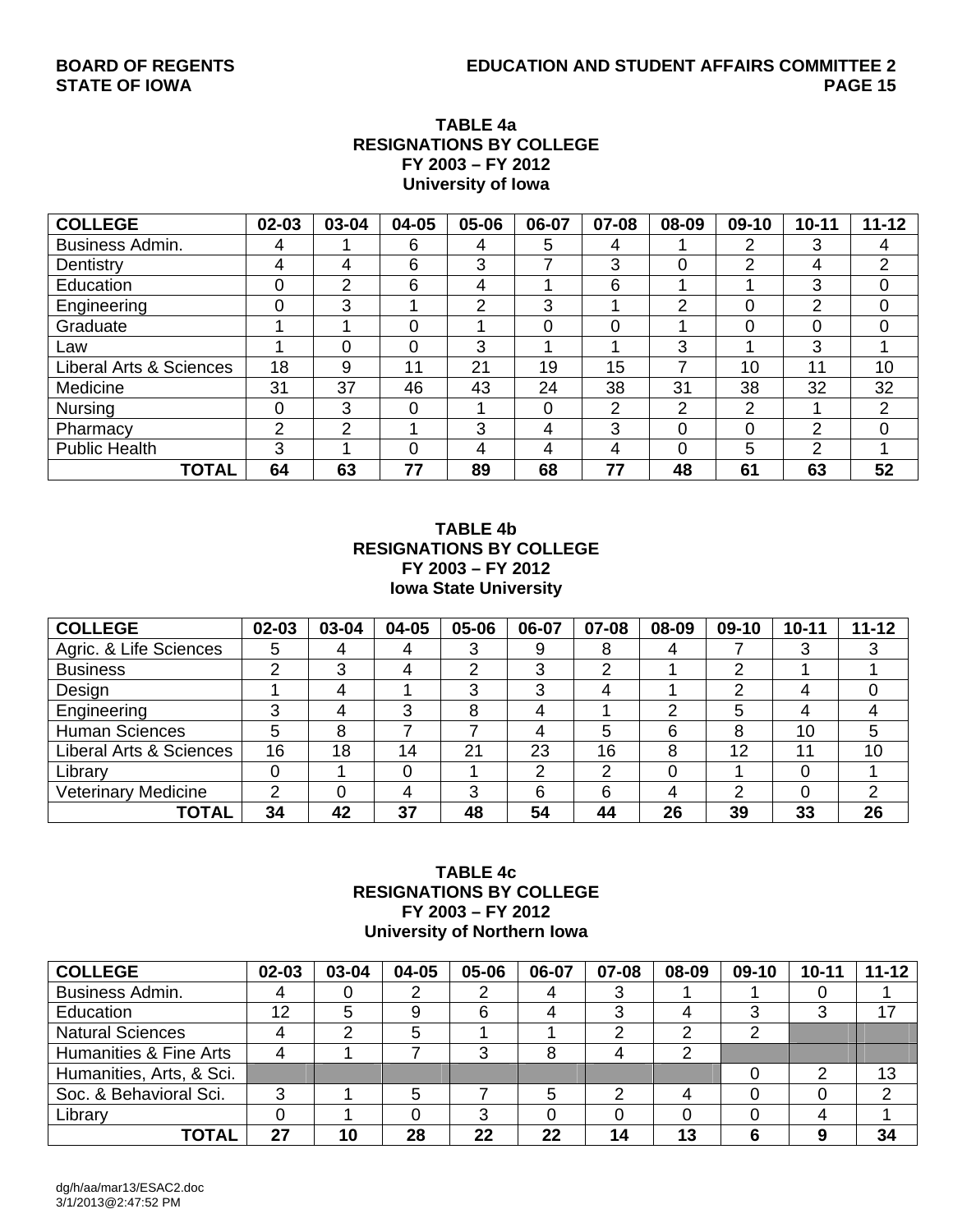# **BOARD OF REGENTS EDUCATION AND STUDENT AFFAIRS COMMITTEE 2**

# **TABLE 5a REASONS GIVEN FOR FACULTY RESIGNATIONS FY 2003 – FY 2012 UNIVERSITY OF IOWA**

|                                  | 02-03                   | 03-04                   | 04-05                   | 05-06          | 06-07                   | 07-08                   | 08-09            | 09-10                   | $10 - 11$               | $11 - 12$               |
|----------------------------------|-------------------------|-------------------------|-------------------------|----------------|-------------------------|-------------------------|------------------|-------------------------|-------------------------|-------------------------|
| To accept a position at another  |                         |                         |                         |                |                         |                         |                  |                         |                         |                         |
| university                       |                         |                         |                         |                |                         |                         |                  |                         |                         |                         |
| Professor                        | 6                       | 11                      | 12                      | 19             | 8                       | 10                      | 11               | 9                       | 6                       | 5                       |
| Associate Professor              | 8                       | 6                       | 14                      | 15             | 10                      | 14                      | 8                | 10                      | 1                       | 6                       |
| <b>Assistant Professor</b>       | $\overline{13}$         | 13                      | 15                      | 18             | 22                      | 14                      | 6                | 21                      | 10                      | 15                      |
| Instructor                       | $\mathbf 0$             | $\mathbf 0$             | $\mathbf 0$             | $\mathbf 0$    | $\mathbf 0$             | $\mathbf 0$             | 0                | $\overline{0}$          | $\mathbf 0$             | $\pmb{0}$               |
| <b>Total</b>                     | $\overline{27}$         | 30                      | 41                      | 52             | 40                      | 38                      | 25               | 40                      | $\overline{17}$         | $\overline{26}$         |
| To accept another position       |                         |                         |                         |                |                         |                         |                  |                         |                         |                         |
| Professor                        | $\mathbf{1}$            | 1                       | $\sqrt{3}$              | 1              | 1                       | 3                       | $\boldsymbol{0}$ | 1                       | 3                       | $\pmb{0}$               |
| <b>Associate Professor</b>       | $\overline{\mathbf{4}}$ | 5                       | $\overline{3}$          | $\overline{c}$ | $\overline{2}$          | $\overline{3}$          | 4                | 1                       | $\overline{7}$          | 5                       |
| <b>Assistant Professor</b>       | $\overline{5}$          | $\overline{3}$          | 8                       | $\overline{7}$ | 4                       | 13                      | $\overline{7}$   | 3                       | 11                      | $\overline{\mathbf{4}}$ |
| Instructor                       | $\overline{0}$          | $\overline{0}$          |                         | $\overline{0}$ | $\mathbf 0$             | 1                       | 0                | $\mathbf 0$             | $\overline{0}$          | $\mathbf 0$             |
| <b>Total</b>                     | 10                      | $\boldsymbol{9}$        | 14                      | 10             | $\overline{7}$          | 20                      | 11               | 5                       | 21                      | $\overline{9}$          |
| To relocate for personal reasons |                         |                         |                         |                |                         |                         |                  |                         |                         |                         |
| Professor                        | $\mathbf 0$             | 1                       | 1                       | 1              | 0                       | $\overline{2}$          | 1                | 1                       | $\overline{2}$          | 5                       |
| <b>Associate Professor</b>       | $\overline{2}$          | $\overline{2}$          | 1                       | 6              | $\overline{2}$          | $\mathbf 0$             | 1                | 1                       | $\overline{2}$          | $\overline{2}$          |
| <b>Assistant Professor</b>       | $\overline{9}$          | 3                       | 3                       | 9              | 8                       | 8                       | $\overline{2}$   | 11                      | 16                      | $\overline{9}$          |
| Instructor                       | $\overline{0}$          | 0                       | $\overline{0}$          | $\mathbf 0$    | 0                       | $\overline{0}$          | 0                | $\mathbf 0$             | 0                       | $\mathbf 0$             |
| <b>Total</b>                     | $\overline{11}$         | $6\phantom{1}6$         | $\overline{\mathbf{5}}$ | 16             | 10                      | 10                      | 4                | 13                      | 20                      | 16                      |
| To enter private practice        |                         |                         |                         |                |                         |                         |                  |                         |                         |                         |
| Professor                        | $\mathbf{1}$            | $\pmb{0}$               | $\overline{2}$          | 2              | $\pmb{0}$               | 1                       | $\overline{2}$   | $\mathbf 0$             | 1                       | 1                       |
| <b>Associate Professor</b>       | $\overline{4}$          | $\overline{\mathbf{4}}$ | $\overline{5}$          | $\mathbf 1$    | $\overline{3}$          | 3                       | $\overline{3}$   | 1                       | $\overline{2}$          | $\mathbf 0$             |
| <b>Assistant Professor</b>       | $\overline{9}$          | 8                       | 9                       | 5              | $\overline{2}$          | $\overline{3}$          | $\overline{2}$   | $\overline{2}$          | $\overline{2}$          | $\pmb{0}$               |
| Instructor                       | $\pmb{0}$               | $\mathsf 0$             | $\overline{0}$          | $\mathbf 0$    | $\mathbf 0$             | $\pmb{0}$               | $\mathbf 0$      | $\boldsymbol{0}$        | $\boldsymbol{0}$        | $\mathbf 0$             |
| <b>Total</b>                     | $\overline{14}$         | $\overline{12}$         | $\overline{16}$         | 8              | $\overline{\mathbf{5}}$ | $\overline{\mathbf{7}}$ | $\overline{7}$   | $\overline{\mathbf{3}}$ | $\overline{\mathbf{5}}$ | $\overline{1}$          |
| To accept an administrative      |                         |                         |                         |                |                         |                         |                  |                         |                         |                         |
| position                         |                         |                         |                         |                |                         |                         |                  |                         |                         |                         |
| Professor                        | $\mathbf 2$             | 4                       | $\boldsymbol{0}$        | 2              | 5                       | $\overline{c}$          | 1                | $\mathbf 0$             | $\mathbf 0$             | $\pmb{0}$               |
| <b>Associate Professor</b>       | $\overline{0}$          | $\overline{2}$          | $\overline{0}$          | $\overline{1}$ | $\overline{1}$          | $\overline{0}$          | 0                | $\overline{0}$          | $\overline{0}$          | 0                       |
| <b>Assistant Professor</b>       | $\overline{0}$          | 0                       | 1                       | 0              | 0                       | $\mathbf 0$             | 0                | $\mathbf 0$             | 0                       | $\boldsymbol{0}$        |
| Instructor                       | $\overline{0}$          | 0                       | 0                       | 0              | 0                       | $\mathbf 0$             | 0                | $\overline{0}$          | $\mathbf 0$             | $\mathbf 0$             |
| <b>Total</b>                     | $\overline{2}$          | $6\phantom{1}$          | 1                       | 3              | 6                       | $\overline{2}$          | 1                | $\mathbf 0$             | $\mathbf 0$             | $\mathbf 0$             |
|                                  |                         |                         |                         |                |                         |                         |                  |                         |                         |                         |
| <b>Grand Total</b>               | 64                      | 63                      | 77                      | 89             | 68                      | 77                      | 48               | 61                      | 63                      | 52                      |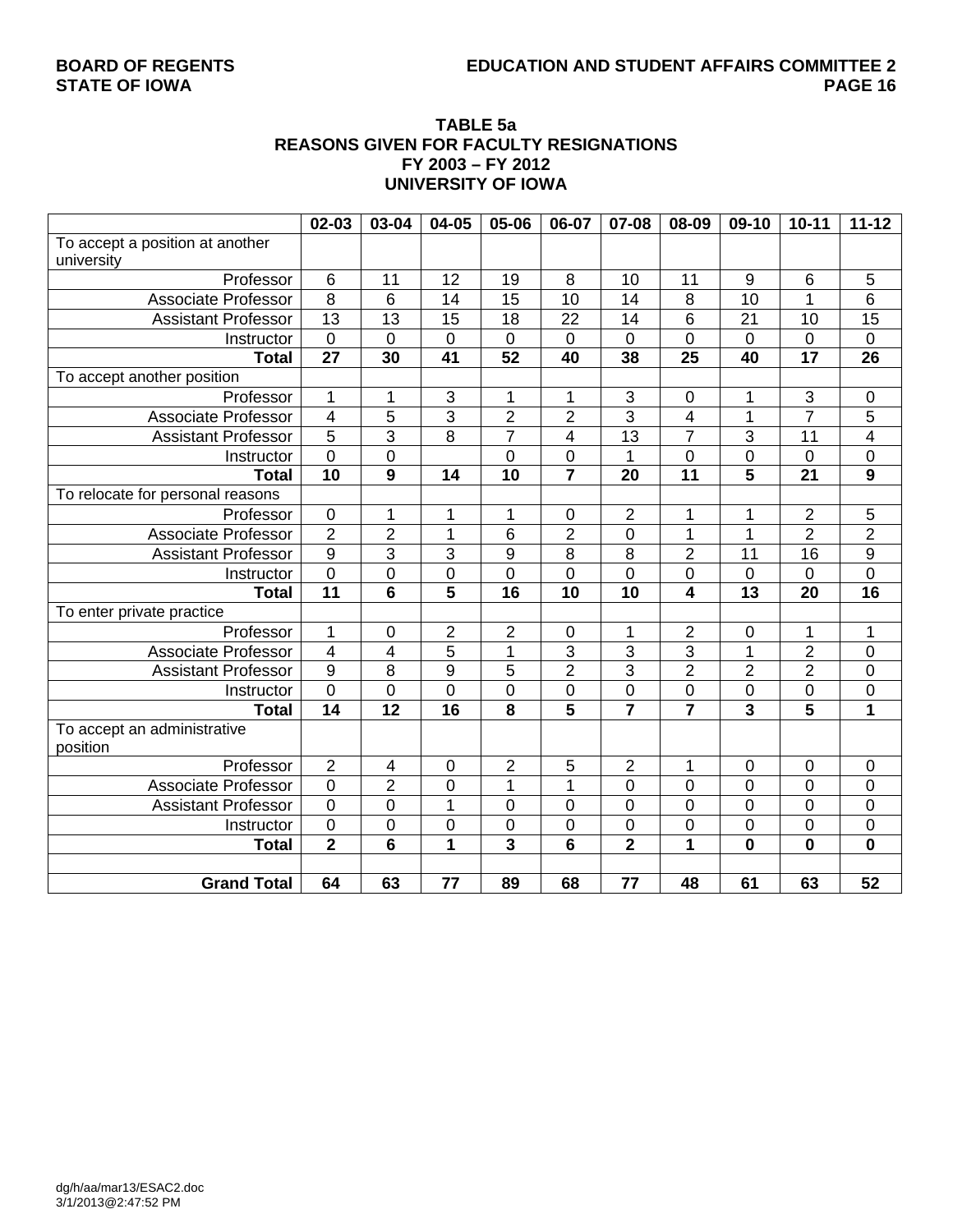# **BOARD OF REGENTS EDUCATION AND STUDENT AFFAIRS COMMITTEE 2**

### **TABLE 5b REASONS GIVEN FOR FACULTY RESIGNATIONS FY 2003 – FY 2012 IOWA STATE UNIVERSITY**

|                                  | 02-03                   | 03-04               | 04-05                   | 05-06          | 06-07                   | 07-08                   | 08-09            | 09-10           | $10 - 11$               | $11 - 12$               |
|----------------------------------|-------------------------|---------------------|-------------------------|----------------|-------------------------|-------------------------|------------------|-----------------|-------------------------|-------------------------|
| To accept a position at another  |                         |                     |                         |                |                         |                         |                  |                 |                         |                         |
| university                       |                         |                     |                         |                |                         |                         |                  |                 |                         |                         |
| Professor                        | $\,6$                   | 8                   | $\boldsymbol{9}$        | 6              | $\boldsymbol{9}$        | $\overline{\mathbf{4}}$ | 5                | $\,6$           | $\overline{\mathbf{4}}$ | $\,6$                   |
| Associate Professor              | $\overline{3}$          | $\overline{7}$      | 8                       | 12             | 9                       | $\overline{7}$          | 8                | $\overline{7}$  | $\overline{7}$          | 8                       |
| <b>Assistant Professor</b>       | 12                      | 8                   | 10                      | 12             | $\overline{22}$         | $\overline{13}$         | 6                | 11              | $\overline{7}$          | 6                       |
| Instructor                       | $\mathbf 0$             | $\mathbf 0$         | $\overline{0}$          | $\mathbf 0$    | $\pmb{0}$               | $\mathbf 0$             | 0                | $\overline{0}$  | 0                       | $\mathbf 0$             |
| <b>Total</b>                     | $\overline{21}$         | $\overline{23}$     | $\overline{27}$         | 30             | 40                      | $\overline{24}$         | $\overline{19}$  | $\overline{24}$ | 18                      | $\overline{20}$         |
| To accept another position       |                         |                     |                         |                |                         |                         |                  |                 |                         |                         |
| Professor                        | $\overline{3}$          | 3                   | 1                       | 0              | 1                       | $\overline{2}$          | 1                | $\overline{2}$  | $\mathbf{3}$            | $\pmb{0}$               |
| <b>Associate Professor</b>       | $\overline{\mathbf{4}}$ | 1                   | $\overline{3}$          | $\mathbf{1}$   | 1                       | $\overline{2}$          | $\boldsymbol{0}$ | 4               | $\overline{2}$          | $\mathbf 0$             |
| <b>Assistant Professor</b>       | $\overline{3}$          | 8                   | $\overline{3}$          | $\overline{7}$ | 1                       | 5                       | $\overline{c}$   | $\overline{2}$  | 4                       | 1                       |
| Instructor                       | $\overline{0}$          | $\mathbf 0$         | $\overline{0}$          | $\mathbf 0$    | 0                       | $\mathbf 0$             | $\overline{0}$   | $\mathbf 0$     | 0                       | $\pmb{0}$               |
| <b>Total</b>                     | $\overline{10}$         | $\overline{12}$     | $\overline{\mathbf{7}}$ | 8              | $\overline{\mathbf{3}}$ | 9                       | 3                | 8               | $\overline{9}$          | 1                       |
| To relocate for personal reasons |                         |                     |                         |                |                         |                         |                  |                 |                         |                         |
| Professor                        | $\mathbf 0$             | $\mathsf 0$         | 1                       | 0              | 1                       | $\boldsymbol{0}$        | 0                | 0               | $\mathbf 0$             | $\mathbf 0$             |
| <b>Associate Professor</b>       | $\mathbf 0$             | 1                   | $\mathbf 0$             | 3              | 0                       | $\overline{3}$          | 0                | $\mathbf 0$     | $\mathbf 0$             | $\pmb{0}$               |
| <b>Assistant Professor</b>       | $\overline{3}$          | $\,6$               | $\overline{2}$          | 3              | 3                       | $\overline{7}$          | $\overline{2}$   | 3               | 5                       | 3                       |
| Instructor                       | $\mathbf 0$             | $\mathbf 0$         | $\overline{0}$          | $\mathbf 0$    | $\mathbf 0$             | $\mathbf 0$             | 0                | 0               | $\mathbf 0$             | $\overline{0}$          |
| <b>Total</b>                     | $\overline{\mathbf{3}}$ | $\overline{7}$      | $\overline{\mathbf{3}}$ | 6              | $\overline{4}$          | 10                      | $\overline{2}$   | 3               | 5                       | $\overline{\mathbf{3}}$ |
| To enter private practice        |                         |                     |                         |                |                         |                         |                  |                 |                         |                         |
| Professor                        | $\mathbf 0$             | $\pmb{0}$           | $\pmb{0}$               | 1              | 0                       | $\pmb{0}$               | 0                | $\pmb{0}$       | $\mathbf 0$             | $\pmb{0}$               |
| <b>Associate Professor</b>       | $\overline{0}$          | $\overline{0}$      | $\overline{0}$          | $\overline{0}$ | $\overline{1}$          | $\overline{0}$          | $\overline{2}$   | $\overline{0}$  | $\overline{0}$          | $\mathbf 0$             |
| <b>Assistant Professor</b>       | $\mathbf 0$             | $\mathbf 0$         | $\mathbf 0$             | $\overline{2}$ | $\overline{2}$          | $\mathbf 0$             | 0                | 0               | $\mathbf 0$             | 1                       |
| Instructor                       | $\boldsymbol{0}$        | $\mathsf{O}\xspace$ | $\mathbf 0$             | 0              | $\overline{0}$          | $\boldsymbol{0}$        | 0                | $\mathbf 0$     | $\pmb{0}$               | $\pmb{0}$               |
| <b>Total</b>                     | $\mathbf 0$             | $\mathbf 0$         | $\overline{\mathbf{0}}$ | 3              | $\overline{\mathbf{3}}$ | $\overline{\mathbf{0}}$ | $\overline{2}$   | $\bf{0}$        | $\bf{0}$                | $\overline{1}$          |
| To accept an administrative      |                         |                     |                         |                |                         |                         |                  |                 |                         |                         |
| position                         |                         |                     |                         |                |                         |                         |                  |                 |                         |                         |
| Professor                        | $\mathbf 0$             | $\mathbf 0$         | $\pmb{0}$               | 1              | $\overline{4}$          | $\mathbf{1}$            | 0                | 3               | 1                       | $\pmb{0}$               |
| <b>Associate Professor</b>       | $\overline{0}$          | $\overline{0}$      | $\overline{0}$          | $\overline{0}$ | 0                       | $\overline{0}$          | 0                | $\overline{1}$  | $\overline{0}$          | 1                       |
| <b>Assistant Professor</b>       | $\overline{0}$          | $\overline{0}$      | $\mathbf 0$             | $\overline{0}$ | $\mathbf 0$             | $\overline{0}$          | 0                | $\mathbf 0$     | $\mathbf 0$             | $\mathbf 0$             |
| Instructor                       | $\mathbf 0$             | $\mathbf 0$         | $\mathbf 0$             | $\mathbf 0$    | $\mathbf 0$             | $\mathbf 0$             | 0                | $\mathbf 0$     | $\overline{0}$          | $\overline{0}$          |
| <b>Total</b>                     | $\mathbf 0$             | $\mathbf 0$         | $\mathbf 0$             | 1              | $\overline{4}$          | 1                       | 0                | 4               | 1                       | 1                       |
|                                  |                         |                     |                         |                |                         |                         |                  |                 |                         |                         |
| <b>Grand Total</b>               | 34                      | 42                  | 37                      | 48             | 54                      | 44                      | 26               | 39              | 33                      | 26                      |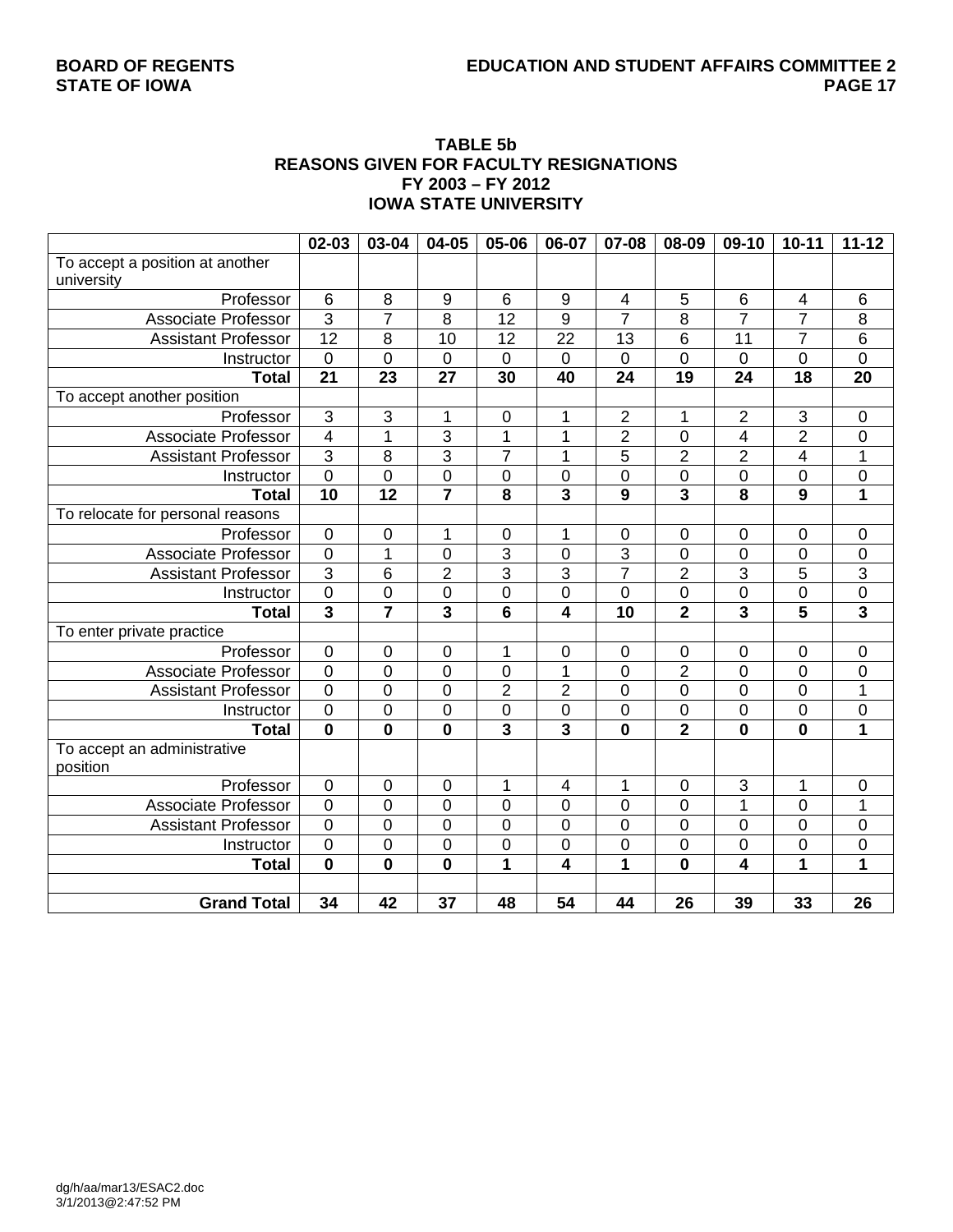### **TABLE 5c REASONS GIVEN FOR FACULTY RESIGNATIONS FY 2003 – FY 2012 UNIVERSITY OF NORTHERN IOWA**

|                                  | 02-03                   | 03-04            | 04-05            | 05-06                   | 06-07                   | 07-08                   | 08-09                   | 09-10          | $10 - 11$               | $11 - 12$               |
|----------------------------------|-------------------------|------------------|------------------|-------------------------|-------------------------|-------------------------|-------------------------|----------------|-------------------------|-------------------------|
| To accept a position at another  |                         |                  |                  |                         |                         |                         |                         |                |                         |                         |
| university                       |                         |                  |                  |                         |                         |                         |                         |                |                         |                         |
| Professor                        | $\boldsymbol{0}$        | $\overline{2}$   | $\mathsf 3$      | $\sqrt{2}$              | 1                       | $\pmb{0}$               | $\pmb{0}$               | $\mathbf 0$    | $\mathbf 0$             | $\mathbf 0$             |
| <b>Associate Professor</b>       | $\overline{3}$          | 3                | $\overline{2}$   | 3                       | 1                       | 0                       | $\overline{2}$          | 0              | $\overline{2}$          | $\mathbf 0$             |
| <b>Assistant Professor</b>       | $\overline{7}$          | 4                | $\overline{12}$  | 11                      | 6                       | $\overline{8}$          | 5                       | 1              | 1                       | 5                       |
| Instructor                       | $\overline{1}$          | $\mathbf{1}$     | $\overline{0}$   | $\mathbf 0$             | $\overline{0}$          | $\overline{0}$          | $\boldsymbol{0}$        | $\mathbf 1$    | $\mathbf 0$             | $\overline{0}$          |
| <b>Total</b>                     | $\overline{11}$         | $\overline{10}$  | $\overline{17}$  | 16                      | $\overline{\mathbf{8}}$ | $\overline{\mathbf{8}}$ |                         | $\overline{2}$ | $\overline{\mathbf{3}}$ | 5                       |
| To accept another position       |                         |                  |                  |                         |                         |                         |                         |                |                         |                         |
| Professor                        | $\mathbf 0$             | 0                | 1                | $\mathbf 0$             | $\mathbf 0$             | $\boldsymbol{0}$        | 0                       | $\mathbf 0$    | $\mathbf 0$             | 1                       |
| <b>Associate Professor</b>       | 1                       | 0                | $\mathbf 0$      | $\boldsymbol{0}$        | 0                       | 0                       | 1                       | $\mathbf 0$    | 1                       | $\mathbf 0$             |
| <b>Assistant Professor</b>       | $\mathbf{1}$            | 0                | $\mathbf 1$      | $\mathbf 0$             | 1                       | 1                       | $\pmb{0}$               | 0              | $\mathbf 0$             | $\mathbf 0$             |
| Instructor                       | $\,6$                   | 0                | $\mathbf 0$      | $\mathbf 0$             | $\mathbf 1$             | 0                       | 0                       | 1              | 0                       | 1                       |
| <b>Total</b>                     | $\overline{\mathbf{8}}$ | $\mathbf 0$      | $\overline{2}$   | $\mathbf 0$             | $\overline{2}$          | $\overline{1}$          | $\overline{\mathbf{1}}$ | 1              | 1                       | $\overline{\mathbf{2}}$ |
| To relocate for personal reasons |                         |                  |                  |                         |                         |                         |                         |                |                         |                         |
| Professor                        | $\mathsf 0$             | 0                | $\boldsymbol{0}$ | $\mathbf 0$             | $\mathsf 0$             | 0                       | $\pmb{0}$               | 0              | $\mathbf 0$             | 1                       |
| <b>Associate Professor</b>       | $\overline{0}$          | 0                | 1                | $\mathbf 0$             | $\overline{2}$          | $\mathbf{1}$            | 0                       | 0              | 1                       | 4                       |
| <b>Assistant Professor</b>       | $\overline{4}$          | 0                | 6                | 3                       | $\mathbf 0$             | $\overline{\mathbf{4}}$ | $\overline{2}$          | 1              | $\overline{2}$          | $\mathbf{1}$            |
| Instructor                       | $\overline{\mathbf{4}}$ | 0                | 1                | $\mathbf 0$             | 3                       | $\overline{0}$          | 1                       | $\overline{2}$ | 1                       | 18                      |
| <b>Total</b>                     | $\overline{\mathbf{8}}$ | $\mathbf 0$      | 8                | $\overline{\mathbf{3}}$ | $\overline{5}$          | $\overline{5}$          | $\overline{\mathbf{3}}$ | 3              | 4                       | 24                      |
| To enter private practice        |                         |                  |                  |                         |                         |                         |                         |                |                         |                         |
| Professor                        | $\boldsymbol{0}$        | 0                | $\mathbf 0$      | 0                       | $\pmb{0}$               | 0                       | 0                       | $\mathbf 0$    | 0                       | $\mathbf 0$             |
| <b>Associate Professor</b>       | $\overline{0}$          | 0                | $\overline{0}$   | $\overline{0}$          | $\overline{0}$          | $\overline{0}$          | $\overline{0}$          | $\overline{0}$ | $\overline{0}$          | $\overline{0}$          |
| <b>Assistant Professor</b>       | $\overline{0}$          | 0                | $\mathbf 0$      | 1                       | $\mathbf 0$             | 0                       | 0                       | 0              | $\mathbf 0$             | $\pmb{0}$               |
| Instructor                       | $\mathbf 0$             | 0                | $\mathbf 0$      | $\boldsymbol{0}$        | $\mathbf 0$             | 0                       | 0                       | 0              | $\mathbf 0$             | $\mathbf 0$             |
| <b>Total</b>                     | $\mathbf 0$             | $\mathbf 0$      | $\mathbf 0$      | $\overline{\mathbf{1}}$ | $\mathbf 0$             | $\mathbf 0$             | $\mathbf 0$             | $\mathbf 0$    | $\mathbf 0$             | $\mathbf 0$             |
| To accept an administrative      |                         |                  |                  |                         |                         |                         |                         |                |                         |                         |
| position                         |                         |                  |                  |                         |                         |                         |                         |                |                         |                         |
| Professor                        | $\pmb{0}$               | $\boldsymbol{0}$ | 1                | $\mathbf{1}$            | 6                       | $\pmb{0}$               | $\pmb{0}$               | $\mathbf 0$    | $\mathbf{1}$            | $\sqrt{2}$              |
| <b>Associate Professor</b>       | $\overline{0}$          | 0                | $\overline{0}$   | $\mathbf 0$             | $\overline{1}$          | 0                       | 0                       | $\overline{0}$ | $\overline{0}$          | 1                       |
| <b>Assistant Professor</b>       | $\overline{0}$          | 0                | $\overline{0}$   | $\mathbf{1}$            | $\overline{0}$          | 0                       | $\mathbf{1}$            | $\overline{0}$ | $\overline{0}$          | $\mathbf 0$             |
| Instructor                       | $\overline{0}$          | $\mathbf 0$      | $\overline{0}$   | $\boldsymbol{0}$        | $\overline{0}$          | $\overline{0}$          | $\overline{1}$          | $\mathbf 0$    | $\mathbf 0$             | $\overline{0}$          |
| <b>Total</b>                     | $\overline{\mathbf{0}}$ | $\mathbf 0$      | 1                | $\overline{2}$          | $\overline{7}$          | $\mathbf{0}$            | $\overline{2}$          | $\mathbf 0$    | 1                       | $\overline{\mathbf{3}}$ |
|                                  |                         |                  |                  |                         |                         |                         |                         |                |                         |                         |
| <b>Grand Total</b>               | 27                      | 10               | 28               | $\overline{22}$         | 22                      | 14                      | 13                      | 6              | 9                       | 34                      |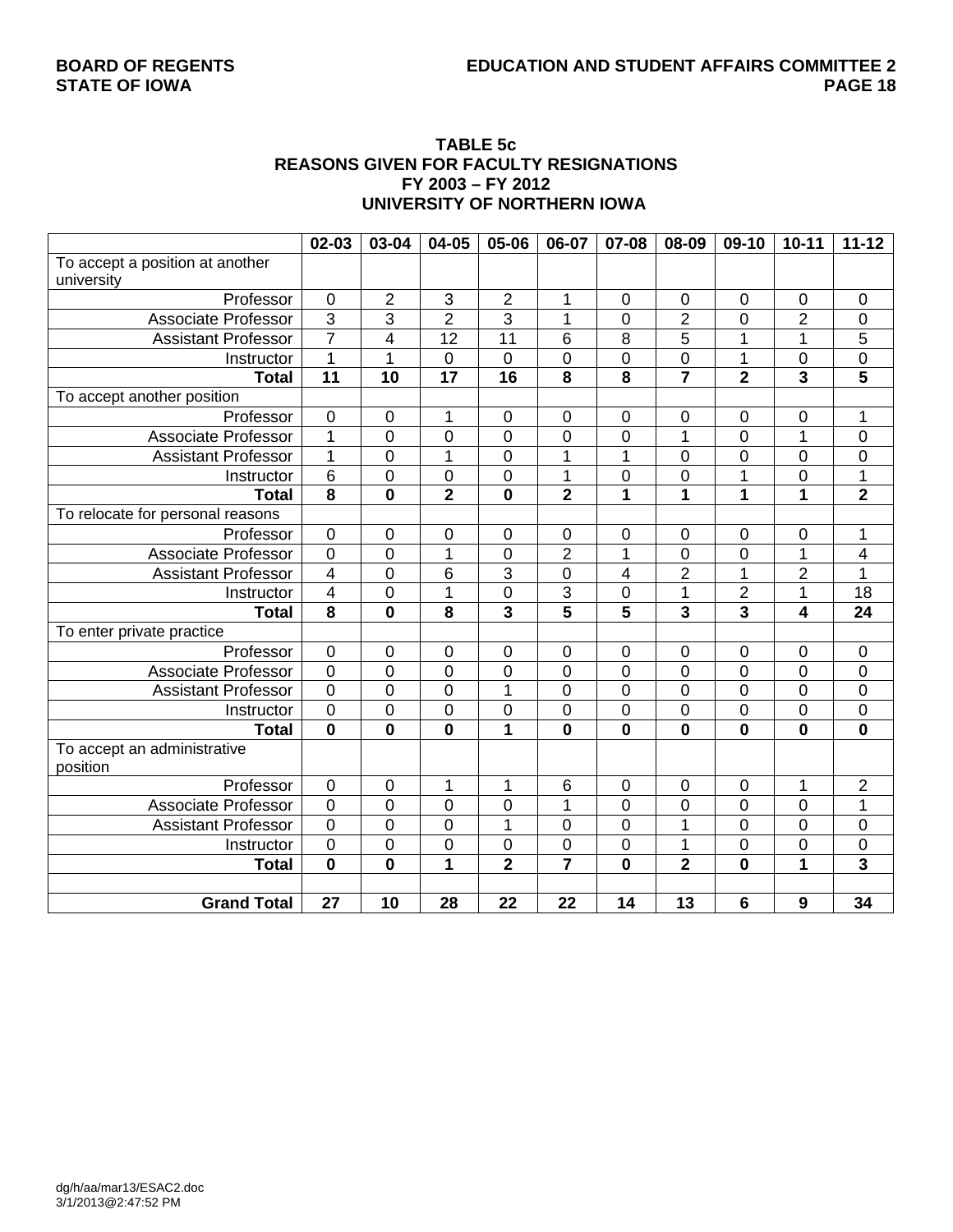# **STATE OF IOWA**

## **TABLE 5d REASONS GIVEN FOR FACULTY RESIGNATIONS FY 2003 – FY 2012 REGENT TOTAL**

|                                  | 02-03                   | 03-04                   | 04-05          | 05-06                     | 06-07                   | 07-08                   | 08-09                   | 09-10                   | $10 - 11$        | $11 - 12$                 |
|----------------------------------|-------------------------|-------------------------|----------------|---------------------------|-------------------------|-------------------------|-------------------------|-------------------------|------------------|---------------------------|
| To accept a position at another  |                         |                         |                |                           |                         |                         |                         |                         |                  |                           |
| university                       |                         |                         |                |                           |                         |                         |                         |                         |                  |                           |
| University of Iowa               | 27                      | 30                      | 41             | 52                        | 40                      | 38                      | 25                      | 40                      | 17               | 26                        |
| Iowa State University            | 21                      | 23                      | 27             | 30                        | 40                      | 24                      | 19                      | 24                      | 18               | 20                        |
| University of Northern Iowa      | 11                      | 10                      | 17             | 16                        | $\overline{8}$          | $\overline{8}$          | $\overline{7}$          | $\overline{2}$          | $\overline{3}$   | $\overline{5}$            |
|                                  |                         |                         |                |                           |                         |                         |                         |                         |                  |                           |
| <b>Regent Total</b>              | 59                      | 63                      | 85             | 98                        | 88                      | 70                      | 51                      | 66                      | 38               | 51                        |
|                                  |                         |                         |                |                           |                         |                         |                         |                         |                  |                           |
| To accept another position       |                         |                         |                |                           |                         |                         |                         |                         |                  |                           |
| University of Iowa               | 10                      | 9                       | 14             | 10                        | $\overline{7}$          | 20                      | 11                      | 5                       | 21               | 9                         |
| Iowa State University            | 10                      | $\overline{12}$         | $\overline{7}$ | 8                         | $\overline{3}$          | $\overline{9}$          | 3                       | $\overline{8}$          | 9                | $\overline{1}$            |
| University of Northern Iowa      | 8                       | $\overline{0}$          | $\overline{2}$ | $\overline{0}$            | $\overline{2}$          | $\mathbf{1}$            | 1                       | 1                       | $\mathbf{1}$     | $\overline{2}$            |
|                                  |                         |                         |                |                           |                         |                         |                         |                         |                  |                           |
| <b>Regent Total</b>              | 28                      | 21                      | 23             | 18                        | 12                      | 30                      | 15                      | 14                      | 31               | 12                        |
|                                  |                         |                         |                |                           |                         |                         |                         |                         |                  |                           |
| To relocate for personal reasons |                         |                         |                |                           |                         |                         |                         |                         |                  |                           |
| University of Iowa               | 11                      | 6                       | 5              | 16                        | 10                      | 10                      | 4                       | 13                      | 20               | 16                        |
| Iowa State University            | $\overline{3}$          | $\overline{7}$          | $\overline{3}$ | 6                         | $\overline{4}$          | 10                      | $\overline{2}$          | 3                       | $\sqrt{5}$       | $\ensuremath{\mathsf{3}}$ |
| University of Northern Iowa      | $\overline{8}$          | 0                       | $\overline{8}$ | 3                         | 5                       | 5                       | 3                       | $\overline{3}$          | $\overline{4}$   | $\overline{24}$           |
|                                  |                         |                         |                |                           |                         |                         |                         |                         |                  |                           |
| <b>Regent Total</b>              | 22                      | 13                      | 16             | 25                        | 19                      | 25                      | $\boldsymbol{9}$        | 19                      | 29               | 43                        |
|                                  |                         |                         |                |                           |                         |                         |                         |                         |                  |                           |
| To enter private practice        |                         |                         |                |                           |                         |                         |                         |                         |                  |                           |
| University of Iowa               | 14                      | 12                      | 16             | 8                         | 5                       | $\overline{7}$          | $\overline{7}$          | 3                       | 5                | 1                         |
| Iowa State University            | $\boldsymbol{0}$        | $\mathbf 0$             | $\mathbf 0$    | 3                         | $\overline{3}$          | $\mathbf 0$             | $\overline{2}$          | 0                       | $\mathbf 0$      | 1                         |
| University of Northern Iowa      | $\mathbf 0$             | $\overline{0}$          | 0              | 1                         | $\overline{0}$          | $\overline{0}$          | 0                       | 0                       | $\overline{0}$   | $\mathbf 0$               |
|                                  |                         |                         |                |                           |                         |                         |                         |                         |                  |                           |
| <b>Regent Total</b>              | 14                      | 12                      | 16             | 12                        | 8                       | $\overline{7}$          | 9                       | $\overline{\mathbf{3}}$ | $\overline{5}$   | $\overline{\mathbf{2}}$   |
|                                  |                         |                         |                |                           |                         |                         |                         |                         |                  |                           |
| To accept an administrative      |                         |                         |                |                           |                         |                         |                         |                         |                  |                           |
| position                         |                         |                         |                |                           |                         |                         |                         |                         |                  |                           |
| University of Iowa               | $\boldsymbol{2}$        | $\,6$                   | 1              | $\ensuremath{\mathsf{3}}$ | $\,6$                   | $\overline{c}$          | 1                       | $\pmb{0}$               | $\boldsymbol{0}$ | $\pmb{0}$                 |
| Iowa State University            | $\overline{0}$          | $\mathbf 0$             | $\overline{0}$ | $\mathbf 1$               | $\overline{\mathbf{4}}$ | $\mathbf 1$             | 0                       | 4                       | 1                | $\mathbf 1$               |
| University of Northern Iowa      | $\overline{0}$          | $\overline{0}$          | $\overline{1}$ | $\overline{2}$            | $\overline{7}$          | $\overline{0}$          | $\overline{2}$          | $\overline{0}$          | $\overline{1}$   | $\overline{3}$            |
|                                  |                         |                         |                |                           |                         |                         |                         |                         |                  |                           |
| <b>Regent Total</b>              | $\overline{\mathbf{2}}$ | $\overline{\mathbf{6}}$ | 1              | $6\phantom{1}$            | $\overline{17}$         | $\overline{\mathbf{3}}$ | $\overline{\mathbf{3}}$ | 4                       | $\overline{2}$   | $\overline{4}$            |
|                                  |                         |                         |                |                           |                         |                         |                         |                         |                  |                           |
| <b>Grand Total</b>               | 125                     | 115                     | 142            | 159                       | 144                     | 135                     | 87                      | 106                     | 105              | 112                       |